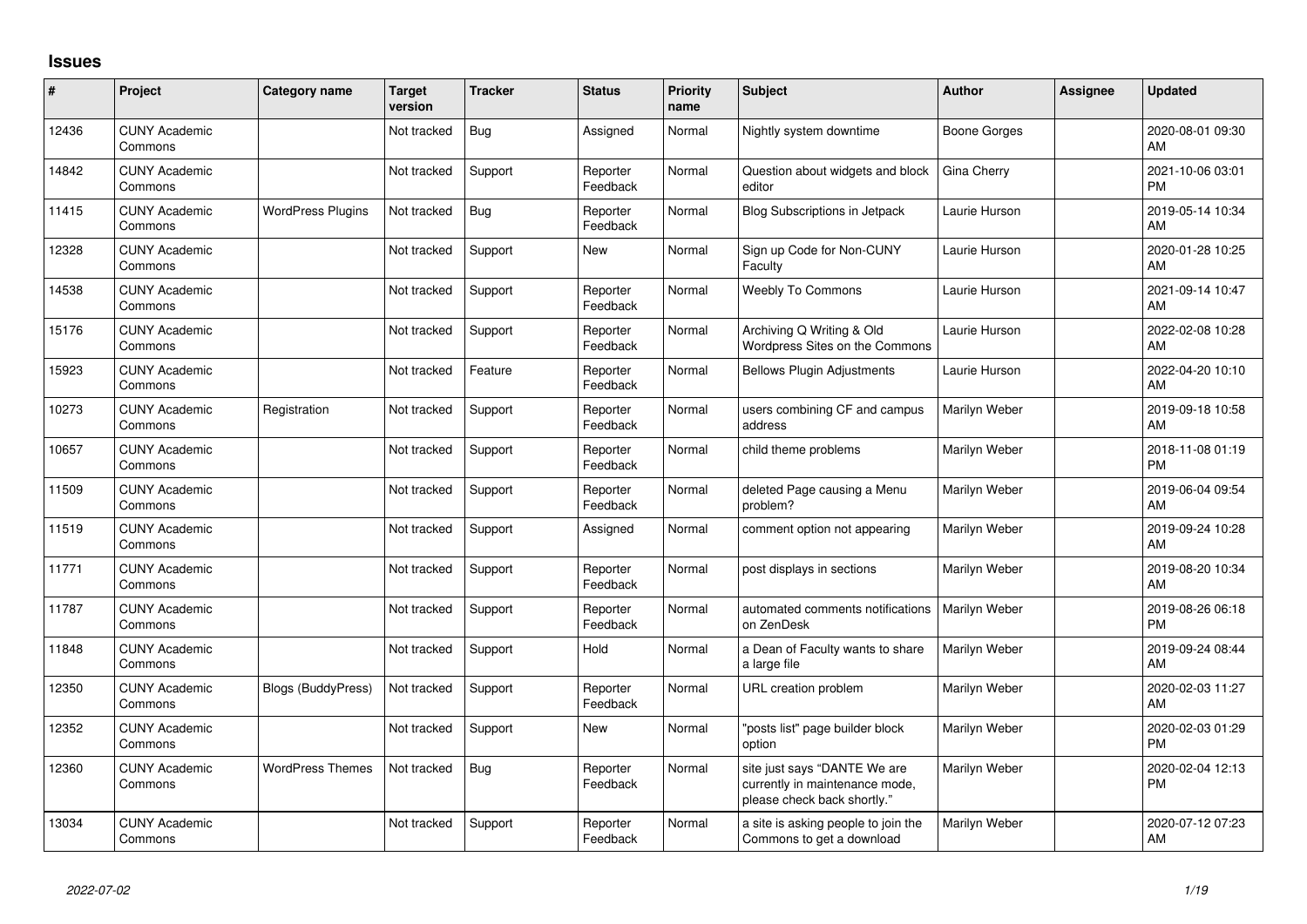| #     | Project                         | <b>Category name</b>     | <b>Target</b><br>version | <b>Tracker</b> | <b>Status</b>        | <b>Priority</b><br>name | <b>Subject</b>                                                    | <b>Author</b>           | Assignee | <b>Updated</b>                |
|-------|---------------------------------|--------------------------|--------------------------|----------------|----------------------|-------------------------|-------------------------------------------------------------------|-------------------------|----------|-------------------------------|
| 13255 | <b>CUNY Academic</b><br>Commons |                          | Not tracked              | Support        | Reporter<br>Feedback | Normal                  | Accessibility problems                                            | Marilyn Weber           |          | 2020-09-01 05:48<br><b>PM</b> |
| 13912 | <b>CUNY Academic</b><br>Commons |                          | Not tracked              | Feature        | Hold                 | Low                     | posting "missed schedule"                                         | Marilyn Weber           |          | 2021-02-23 10:46<br>AM        |
| 13975 | <b>CUNY Academic</b><br>Commons | Social Paper             | Not tracked              | Support        | Reporter<br>Feedback | Normal                  | can't approve comments on Social<br>Paper paper                   | <b>Marilyn Weber</b>    |          | 2021-02-12 09:33<br>AM        |
| 14074 | <b>CUNY Academic</b><br>Commons | WordPress (misc)         | Not tracked              | Support        | Reporter<br>Feedback | Normal                  | page password protection problem                                  | Marilyn Weber           |          | 2021-03-02 11:03<br>AM        |
| 14398 | <b>CUNY Academic</b><br>Commons |                          | Not tracked              | Support        | Reporter<br>Feedback | Normal                  | Events plug-in notification problem                               | Marilyn Weber           |          | 2021-05-11 11:21<br>AM        |
| 14900 | <b>CUNY Academic</b><br>Commons |                          | Not tracked              | Support        | Reporter<br>Feedback | Normal                  | previous theme?                                                   | Marilyn Weber           |          | 2021-10-25 10:31<br>AM        |
| 14911 | <b>CUNY Academic</b><br>Commons | <b>WordPress Themes</b>  | Not tracked              | Support        | New                  | Normal                  | Twentytwentyone theme                                             | Marilyn Weber           |          | 2021-10-28 10:37<br>AM        |
| 15816 | <b>CUNY Academic</b><br>Commons |                          | Not tracked              | Support        | <b>New</b>           | Normal                  | slow loading at SPS                                               | Marilyn Weber           |          | 2022-04-05 01:26<br><b>PM</b> |
| 10769 | <b>CUNY Academic</b><br>Commons | <b>WordPress Themes</b>  | Not tracked              | Bug            | Reporter<br>Feedback | Normal                  | 2011 Theme Sidebar                                                | Mark Webb               |          | 2018-12-04 04:09<br><b>PM</b> |
| 11120 | <b>CUNY Academic</b><br>Commons | <b>WordPress Plugins</b> | Not tracked              | Bug            | Reporter<br>Feedback | Normal                  | Events Manager Events Not<br>Showing Up                           | Mark Webb               |          | 2019-02-27 04:10<br><b>PM</b> |
| 11077 | <b>CUNY Academic</b><br>Commons | Events                   | Not tracked              | Feature        | Reporter<br>Feedback | Normal                  | Show event category description<br>in event list view             | Raffi<br>Khatchadourian |          | 2019-02-12 10:38<br><b>PM</b> |
| 10982 | <b>CUNY Academic</b><br>Commons | Domain Mapping           | Not tracked              | Support        | Reporter<br>Feedback | Normal                  | <b>CNAME</b> question                                             | scott voth              |          | 2019-01-22 04:29<br><b>PM</b> |
| 14629 | <b>CUNY Academic</b><br>Commons |                          | Not tracked              | Bug            | Reporter<br>Feedback | Normal                  | Possible Post Order Bug?                                          | <b>Syelle Graves</b>    |          | 2021-09-14 10:47<br>AM        |
| 11556 | <b>CUNY Academic</b><br>Commons | Courses                  | Not tracked              | Bug            | Reporter<br>Feedback | Normal                  | Instructor name given in course<br>listing                        | Tom Harbison            |          | 2019-06-25 04:12<br><b>PM</b> |
| 12198 | <b>CUNY Academic</b><br>Commons |                          | Not tracked              | Bug            | Reporter<br>Feedback | Normal                  | Duplicate listing in My Sites                                     | Tom Harbison            |          | 2019-12-09 05:50<br><b>PM</b> |
| 5488  | <b>CUNY Academic</b><br>Commons | Social Paper             | Future<br>release        | Bug            | New                  | Normal                  | Add a "last edited by" field to<br>Social Paper group directories | Boone Gorges            |          | 2016-04-21 10:05<br><b>PM</b> |
| 5489  | <b>CUNY Academic</b><br>Commons | Social Paper             | Future<br>release        | Feature        | <b>New</b>           | Normal                  | Asc/desc sorting for Social Paper<br>directories                  | Boone Gorges            |          | 2016-04-21 10:06<br><b>PM</b> |
| 6332  | <b>CUNY Academic</b><br>Commons | WordPress (misc)         | Future<br>release        | Feature        | New                  | Normal                  | Allow uploaded files to be marked<br>as private in an ad hoc way  | Boone Gorges            |          | 2016-10-17 11:41<br><b>PM</b> |
| 9720  | <b>CUNY Academic</b><br>Commons | Authentication           | Future<br>release        | Feature        | <b>New</b>           | Normal                  | The Commons should be an<br>oAuth provider                        | Boone Gorges            |          | 2019-03-01 02:04<br>PM        |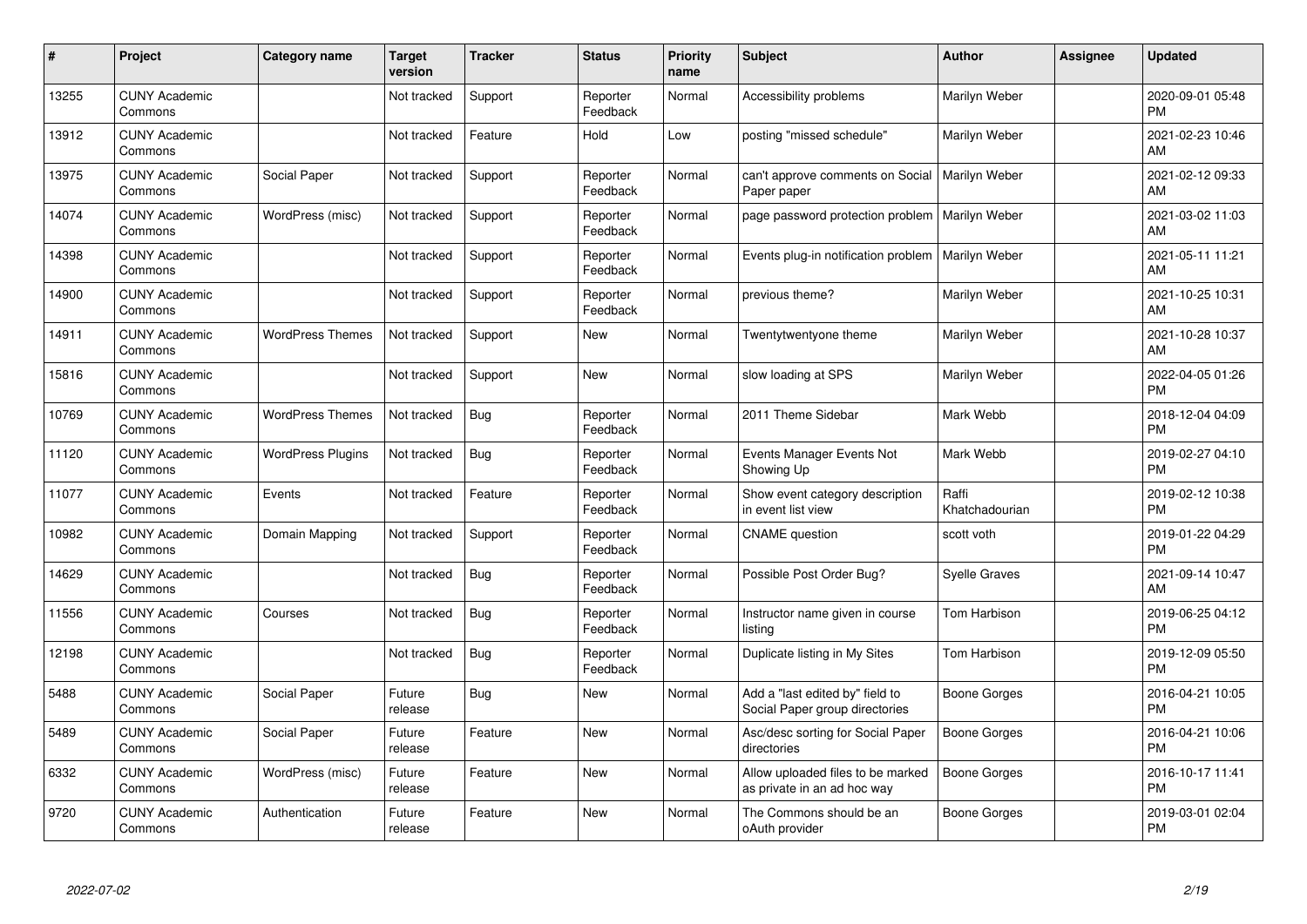| #     | Project                         | <b>Category name</b>       | <b>Target</b><br>version | <b>Tracker</b> | <b>Status</b>        | <b>Priority</b><br>name | Subject                                                                                                      | Author              | <b>Assignee</b> | <b>Updated</b>                |
|-------|---------------------------------|----------------------------|--------------------------|----------------|----------------------|-------------------------|--------------------------------------------------------------------------------------------------------------|---------------------|-----------------|-------------------------------|
| 10380 | <b>CUNY Academic</b><br>Commons | WordPress (misc)           | Future<br>release        | Feature        | In Progress          | Normal                  | Remove blacklisted plugins                                                                                   | <b>Boone Gorges</b> |                 | 2022-04-26 12:00<br><b>PM</b> |
| 11024 | <b>CUNY Academic</b><br>Commons | WordPress (misc)           | Future<br>release        | Bug            | New                  | Normal                  | Subsites should not show "you<br>should update your .htaccess<br>now" notice after permalink setting<br>save | <b>Boone Gorges</b> |                 | 2019-01-28 01:35<br>PM        |
| 11392 | <b>CUNY Academic</b><br>Commons |                            | Future<br>release        | Bug            | <b>New</b>           | Normal                  | Migrate users away from<br><b>StatPress</b>                                                                  | <b>Boone Gorges</b> |                 | 2019-04-23 03:53<br><b>PM</b> |
| 13048 | <b>CUNY Academic</b><br>Commons | Shortcodes and<br>embeds   | Future<br>release        | Feature        | New                  | Normal                  | Jupyter Notebooks support                                                                                    | <b>Boone Gorges</b> |                 | 2020-07-14 11:46<br>AM        |
| 6755  | <b>CUNY Academic</b><br>Commons | WordPress (misc)           | Future<br>release        | Bug            | <b>New</b>           | Normal                  | Cannot Deactivate Plugin                                                                                     | Laura Kane          |                 | 2016-11-16 01:12<br><b>PM</b> |
| 11131 | <b>CUNY Academic</b><br>Commons |                            | Future<br>release        | Feature        | Reporter<br>Feedback | Normal                  | <b>Image Annotation Plugins</b>                                                                              | Laurie Hurson       |                 | 2019-02-26 11:33<br>AM        |
| 11843 | <b>CUNY Academic</b><br>Commons | WordPress (misc)           | Future<br>release        | Design/UX      | New                  | Normal                  | Tweaking the Gutenberg Editor<br>Interface                                                                   | Laurie Hurson       |                 | 2022-04-26 12:00<br><b>PM</b> |
| 13650 | <b>CUNY Academic</b><br>Commons | Group Library              | Future<br>release        | Feature        | New                  | Normal                  | Forum Attachments in Group<br>Library                                                                        | Laurie Hurson       |                 | 2021-11-19 12:30<br><b>PM</b> |
| 6356  | <b>CUNY Academic</b><br>Commons | <b>WordPress Plugins</b>   | Future<br>release        | Bug            | Reporter<br>Feedback | Low                     | Should Subscribe2 be<br>deprecated?                                                                          | Luke Waltzer        |                 | 2017-03-20 12:20<br><b>PM</b> |
| 5199  | <b>CUNY Academic</b><br>Commons | Social Paper               | Future<br>release        | Feature        | New                  | Normal                  | add tables to the SP editor                                                                                  | Marilyn Weber       |                 | 2016-10-24 11:27<br>AM        |
| 5205  | <b>CUNY Academic</b><br>Commons | Social Paper               | Future<br>release        | Feature        | New                  | Normal                  | Social Paper folders                                                                                         | Marilyn Weber       |                 | 2016-02-11 10:24<br><b>PM</b> |
| 5992  | <b>CUNY Academic</b><br>Commons | <b>Email Notifications</b> | Future<br>release        | Feature        | New                  | Normal                  | Changing the From line of<br>autogenerated blog emails                                                       | Marilyn Weber       |                 | 2018-09-27 05:19<br><b>PM</b> |
| 364   | <b>CUNY Academic</b><br>Commons | <b>WordPress Plugins</b>   | Future<br>release        | Feature        | <b>New</b>           | Normal                  | <b>Bulletin Board</b>                                                                                        | Matt Gold           |                 | 2015-01-05 08:50<br><b>PM</b> |
| 11788 | <b>CUNY Academic</b><br>Commons | <b>WordPress Plugins</b>   | Future<br>release        | Support        | Reporter<br>Feedback | Normal                  | Plugin Request - Browse Aloud                                                                                | scott voth          |                 | 2019-09-24 08:42<br>AM        |
| 11860 | <b>CUNY Academic</b><br>Commons | Registration               | Future<br>release        | Feature        | New                  | Normal                  | Ensure Students Are Aware They<br>Can Use Aliases At Registration                                            | scott voth          |                 | 2019-09-24 08:46<br>AM        |
| 12573 | <b>CUNY Academic</b><br>Commons | <b>WordPress Plugins</b>   | Future<br>release        | Bug            | New                  | Normal                  | <b>CommentPress Core Issues</b>                                                                              | scott voth          |                 | 2020-03-24 04:32<br><b>PM</b> |
| 14936 | <b>CUNY Academic</b><br>Commons |                            |                          | Bug            | New                  | Normal                  | Commons websites blocked by<br>SPS campus network                                                            | Laurie Hurson       |                 | 2021-11-03 03:57<br><b>PM</b> |
| 14940 | <b>CUNY Academic</b><br>Commons |                            |                          | <b>Bug</b>     | New                  | Normal                  | Discrepancy between Commons<br>profile "sites" and actual # of sites                                         | Laurie Hurson       |                 | 2021-11-08 11:09<br>AM        |
| 15757 | <b>CUNY Academic</b><br>Commons |                            |                          | <b>Bug</b>     | New                  | Normal                  | Members # do not match                                                                                       | Laurie Hurson       |                 | 2022-03-30 04:52<br><b>PM</b> |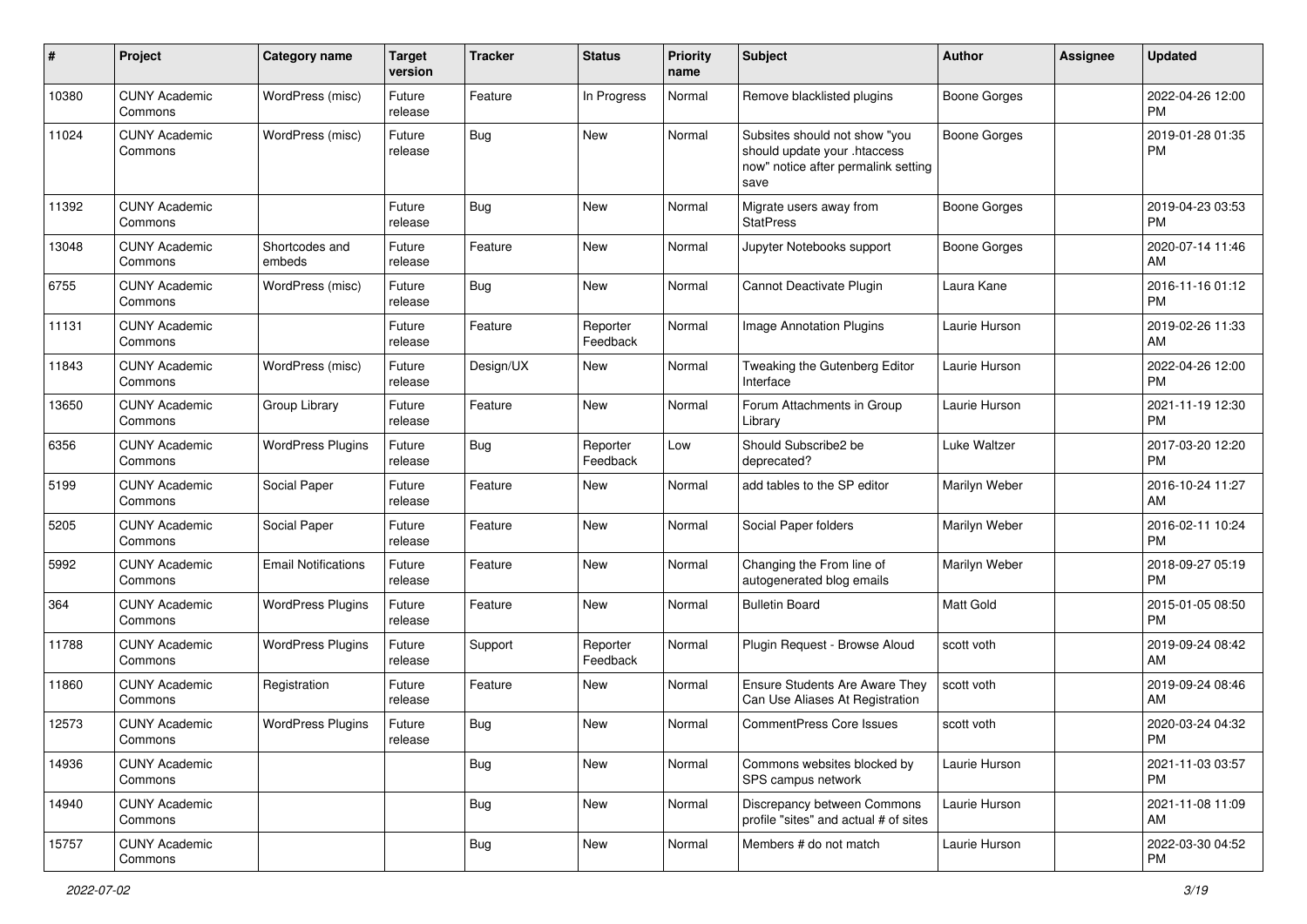| ∦     | Project                         | <b>Category name</b>     | <b>Target</b><br>version | <b>Tracker</b> | <b>Status</b>        | <b>Priority</b><br>name | <b>Subject</b>                                                                             | <b>Author</b>           | <b>Assignee</b>   | <b>Updated</b>                |
|-------|---------------------------------|--------------------------|--------------------------|----------------|----------------------|-------------------------|--------------------------------------------------------------------------------------------|-------------------------|-------------------|-------------------------------|
| 14784 | <b>CUNY Academic</b><br>Commons |                          |                          | Support        | Reporter<br>Feedback | Normal                  | User report of logo problem when<br>using Customizer theme                                 | Marilyn Weber           |                   | 2021-09-17 10:25<br><b>AM</b> |
| 15045 | <b>CUNY Academic</b><br>Commons |                          |                          | Support        | <b>New</b>           | Normal                  | no result for KCeL in the search<br>box on the commons                                     | Marilyn Weber           |                   | 2021-12-10 11:29<br>AM        |
| 15260 | <b>CUNY Academic</b><br>Commons |                          |                          | Support        | Reporter<br>Feedback | Normal                  | Diacritical markings   European<br><b>Stages</b>                                           | Marilyn Weber           |                   | 2022-02-04 08:16<br>AM        |
| 15370 | <b>CUNY Academic</b><br>Commons |                          |                          | Support        | Reporter<br>Feedback | Normal                  | All-in-One Event Calendar?                                                                 | Marilyn Weber           |                   | 2022-02-17 11:03<br><b>AM</b> |
| 15565 | <b>CUNY Academic</b><br>Commons |                          |                          | Support        | <b>New</b>           | Normal                  | Events - send updates to an email<br>listserv                                              | <b>Marilyn Weber</b>    |                   | 2022-03-10 01:06<br><b>PM</b> |
| 15685 | <b>CUNY Academic</b><br>Commons |                          |                          | Support        | <b>New</b>           | High                    | problem with chrome?                                                                       | Marilyn Weber           |                   | 2022-04-25 03:40<br><b>PM</b> |
| 16099 | <b>CUNY Academic</b><br>Commons |                          |                          | Support        | Reporter<br>Feedback | Normal                  | request for Newsletter Glue                                                                | Marilyn Weber           |                   | 2022-05-13 12:14<br><b>PM</b> |
| 14792 | <b>CUNY Academic</b><br>Commons |                          |                          | <b>Bug</b>     | <b>New</b>           | Normal                  | Inconsistent email notifications<br>from gravity forms                                     | Raffi<br>Khatchadourian |                   | 2021-10-04 01:50<br><b>PM</b> |
| 16290 | <b>CUNY Academic</b><br>Commons |                          |                          | Feature        | Reporter<br>Feedback | Normal                  | Add Table Of Contents Block<br>plug-in                                                     | Raffi<br>Khatchadourian |                   | 2022-06-24 10:26<br>AM        |
| 16294 | <b>CUNY Academic</b><br>Commons |                          |                          | <b>Bug</b>     | <b>New</b>           | Urgent                  | CAC is down                                                                                | Raffi<br>Khatchadourian |                   | 2022-06-27 02:00<br><b>PM</b> |
| 16314 | <b>CUNY Academic</b><br>Commons | <b>WordPress Plugins</b> |                          | Feature        | <b>New</b>           | Normal                  | Install Multicollab plug-in?                                                               | Raffi<br>Khatchadourian |                   | 2022-06-29 03:44<br><b>PM</b> |
| 16255 | <b>CUNY Academic</b><br>Commons | WordPress (misc)         |                          | Bug            | <b>New</b>           | Normal                  | Need to define 'MULTISITE'<br>constant in wp-config.php                                    | Raymond Hoh             |                   | 2022-06-19 09:31<br>AM        |
| 16318 | <b>CUNY Academic</b><br>Commons |                          |                          | <b>Bug</b>     | <b>New</b>           | Normal                  | Unable to Access block editor or<br>embed YouTube videos in new<br>pages, in one site only | Syelle Graves           |                   | 2022-07-01 06:53<br>PM        |
| 15613 | <b>CUNY Academic</b><br>Commons |                          | 2.0.3                    | Feature        | Reporter<br>Feedback | Normal                  | Adding "Passster" plugin                                                                   | Laurie Hurson           |                   | 2022-06-29 11:32<br><b>AM</b> |
| 15169 | <b>CUNY Academic</b><br>Commons |                          | 2.0.3                    | Support        | Reporter<br>Feedback | Normal                  | new Prelude website zipfiles for<br>custom theme and other files.                          | Marilyn Weber           |                   | 2022-06-29 11:32<br>AM        |
| 15655 | <b>CUNY Academic</b><br>Commons |                          | 2.0.3                    | Support        | Reporter<br>Feedback | Normal                  | Event Aggregator plugin?                                                                   | Marilyn Weber           |                   | 2022-06-29 11:32<br>AM        |
| 2576  | <b>NYCDH Community</b><br>Site  |                          |                          | <b>Bug</b>     | Hold                 | Low                     | Test Next Button in Javascript<br><b>Tutorial Under Activities</b>                         | <b>Mark Newton</b>      | Alex Gil          | 2013-05-18 02:55<br><b>PM</b> |
| 2577  | <b>NYCDH Community</b><br>Site  |                          |                          | Feature        | Assigned             | Low                     | Investigate Potential to Add Links<br>to the Forum                                         | <b>Mark Newton</b>      | Alex Gil          | 2013-05-16 09:40<br><b>PM</b> |
| 11968 | JustPublics@365<br>MediaCamp    |                          |                          | Feature        | <b>New</b>           | Normal                  | Nanoscience Retractable Display<br>Unit                                                    | Donald Cherry           | Bonnie<br>Eissner | 2021-02-19 08:50<br>AM        |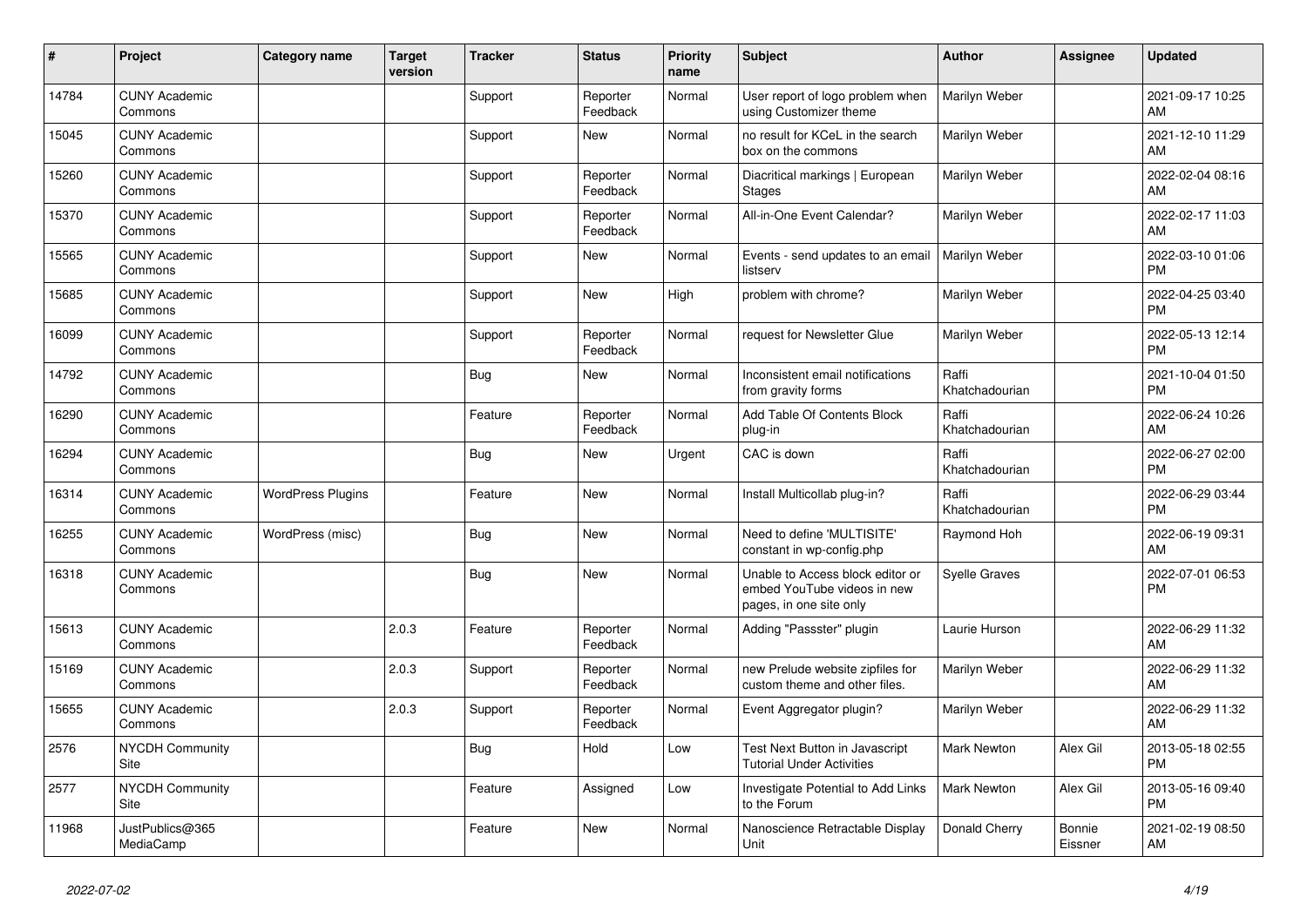| $\vert$ # | <b>Project</b>                  | <b>Category name</b>           | <b>Target</b><br>version | <b>Tracker</b> | <b>Status</b>        | <b>Priority</b><br>name | <b>Subject</b>                                                              | <b>Author</b>           | Assignee        | <b>Updated</b>                |
|-----------|---------------------------------|--------------------------------|--------------------------|----------------|----------------------|-------------------------|-----------------------------------------------------------------------------|-------------------------|-----------------|-------------------------------|
| 3230      | <b>CUNY Academic</b><br>Commons | Internal Tools and<br>Workflow | Not tracked              | Feature        | Assigned             | High                    | Scripts for quicker<br>provisioning/updating of<br>development environments | Boone Gorges            | Boone<br>Gorges | 2016-01-26 04:54<br><b>PM</b> |
| 10794     | <b>CUNY Academic</b><br>Commons | Performance                    | Not tracked              | <b>Bug</b>     | New                  | Normal                  | Memcached connection<br>occasionally breaks                                 | Boone Gorges            | Boone<br>Gorges | 2018-12-06 03:30<br><b>PM</b> |
| 12911     | <b>CUNY Academic</b><br>Commons |                                | Not tracked              | Feature        | <b>New</b>           | Normal                  | Block access to xmlrpc.php based<br>on User-Agent                           | <b>Boone Gorges</b>     | Boone<br>Gorges | 2020-06-09 05:12<br><b>PM</b> |
| 15210     | <b>CUNY Academic</b><br>Commons | Analytics                      | Not tracked              | Design/UX      | <b>New</b>           | Normal                  | Google Analytics improvements                                               | Colin McDonald          | Boone<br>Gorges | 2022-05-24 10:47<br><b>AM</b> |
| 3615      | <b>CUNY Academic</b><br>Commons | Redmine                        | Not tracked              | Feature        | New                  | Low                     | Create Redmine issues via email                                             | Dominic Giglio          | Boone<br>Gorges | 2017-11-16 11:36<br>AM        |
| 12438     | <b>CUNY Academic</b><br>Commons | Courses                        | Not tracked              | Bug            | <b>New</b>           | Normal                  | Site appearing twice                                                        | Laurie Hurson           | Boone<br>Gorges | 2020-02-18 01:34<br><b>PM</b> |
| 14504     | <b>CUNY Academic</b><br>Commons |                                | Not tracked              | Publicity      | Reporter<br>Feedback | Normal                  | Adding showcases to home page<br>menu                                       | Laurie Hurson           | Boone<br>Gorges | 2022-01-19 03:26<br><b>PM</b> |
| 10678     | <b>CUNY Academic</b><br>Commons |                                | Not tracked              | Bug            | Reporter<br>Feedback | High                    | Newsletter Plugin Not Sending<br><b>Out Newsletters</b>                     | Mark Webb               | Boone<br>Gorges | 2019-09-16 09:38<br><b>PM</b> |
| 9941      | <b>CUNY Academic</b><br>Commons | Wiki                           | Not tracked              | Support        | Assigned             | Normal                  | Wiki functionality                                                          | <b>Matt Gold</b>        | Boone<br>Gorges | 2018-06-26 10:57<br><b>AM</b> |
| 9979      | <b>CUNY Academic</b><br>Commons | <b>Email Notifications</b>     | Not tracked              | <b>Bug</b>     | Reporter<br>Feedback | Normal                  | Reports of slow email activation<br>emails                                  | Matt Gold               | Boone<br>Gorges | 2018-08-29 09:40<br><b>PM</b> |
| 10040     | <b>CUNY Academic</b><br>Commons | WordPress (misc)               | Not tracked              | Bug            | Reporter<br>Feedback | Normal                  | User doesn't see full list of themes                                        | <b>Matt Gold</b>        | Boone<br>Gorges | 2018-07-25 10:12<br>AM        |
| 13949     | <b>CUNY Academic</b><br>Commons |                                | Not tracked              | Bug            | New                  | Normal                  | Continued debugging of runaway<br>MySQL connections                         | <b>Matt Gold</b>        | Boone<br>Gorges | 2021-09-14 10:42<br><b>AM</b> |
| 11449     | <b>CUNY Academic</b><br>Commons | WordPress - Media              | Not tracked              | Support        | Reporter<br>Feedback | Normal                  | Cloning Media Library for JITP<br>from Staging to Production Site           | Patrick DeDauw          | Boone<br>Gorges | 2019-05-13 12:00<br><b>PM</b> |
| 14483     | <b>CUNY Academic</b><br>Commons | WordPress - Media              | Not tracked              | Bug            | Reporter<br>Feedback | Normal                  | Wordpress PDF Embed Stopped<br>Working after JITP Media Clone               | Patrick DeDauw          | Boone<br>Gorges | 2021-05-20 01:51<br><b>PM</b> |
| 15242     | <b>CUNY Academic</b><br>Commons | Performance                    | Not tracked              | <b>Bug</b>     | Reporter<br>Feedback | Normal                  | Slugist site                                                                | Raffi<br>Khatchadourian | Boone<br>Gorges | 2022-02-07 11:14<br>AM        |
| 9515      | <b>CUNY Academic</b><br>Commons | <b>WordPress Plugins</b>       | Not tracked              | <b>Bug</b>     | Reporter<br>Feedback | Normal                  | Text to Speech plugin - "More<br>Slowly" checkbox not working               | scott voth              | Boone<br>Gorges | 2018-06-13 02:26<br><b>PM</b> |
| 11386     | <b>CUNY Academic</b><br>Commons | WordPress - Media              | Not tracked              | Support        | Reporter<br>Feedback | Normal                  | disappearing images                                                         | scott voth              | Boone<br>Gorges | 2019-05-14 10:32<br>AM        |
| 618       | <b>CUNY Academic</b><br>Commons | <b>BuddyPress Docs</b>         | Future<br>release        | Feature        | Assigned             | Normal                  | BuddyPress Docs: export formats                                             | <b>Boone Gorges</b>     | Boone<br>Gorges | 2015-11-09 05:38<br><b>PM</b> |
| 1165      | <b>CUNY Academic</b><br>Commons | <b>Email Invitations</b>       | Future<br>release        | Feature        | Assigned             | Low                     | Allow saved lists of invitees under<br>Send Invites                         | <b>Boone Gorges</b>     | Boone<br>Gorges | 2015-11-09 06:03<br><b>PM</b> |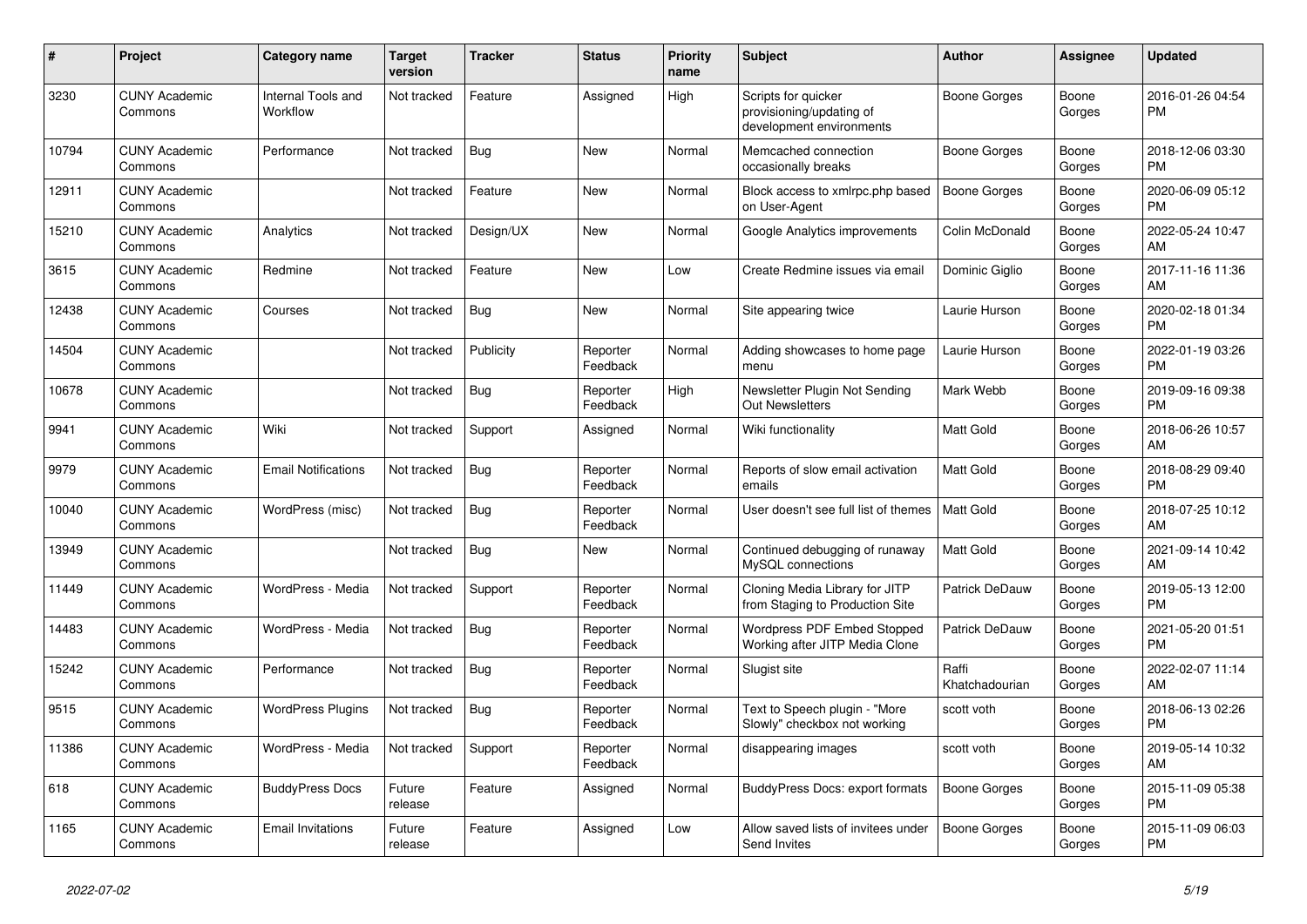| #     | Project                         | <b>Category name</b>       | Target<br>version | <b>Tracker</b> | <b>Status</b>        | <b>Priority</b><br>name | <b>Subject</b>                                                                            | <b>Author</b>       | Assignee        | <b>Updated</b>                |
|-------|---------------------------------|----------------------------|-------------------|----------------|----------------------|-------------------------|-------------------------------------------------------------------------------------------|---------------------|-----------------|-------------------------------|
| 1166  | <b>CUNY Academic</b><br>Commons | <b>Email Invitations</b>   | Future<br>release | Feature        | <b>New</b>           | Low                     | Better organizational tools for Sent<br><b>Invites</b>                                    | Boone Gorges        | Boone<br>Gorges | 2015-11-09 06:02<br><b>PM</b> |
| 1167  | <b>CUNY Academic</b><br>Commons | <b>Email Invitations</b>   | Future<br>release | Feature        | <b>New</b>           | Low                     | Allow email invitations to be resent                                                      | Boone Gorges        | Boone<br>Gorges | 2015-11-12 12:53<br>AM        |
| 1417  | <b>CUNY Academic</b><br>Commons | <b>BuddyPress Docs</b>     | Future<br>release | Feature        | Assigned             | Low                     | <b>Bulk actions for BuddyPress Docs</b>                                                   | Boone Gorges        | Boone<br>Gorges | 2016-10-17 10:41<br><b>PM</b> |
| 1422  | <b>CUNY Academic</b><br>Commons | <b>BuddyPress Docs</b>     | Future<br>release | Feature        | Assigned             | Normal                  | Make "created Doc" activity icons<br>non-mini                                             | Boone Gorges        | Boone<br>Gorges | 2015-11-09 05:48<br><b>PM</b> |
| 1508  | <b>CUNY Academic</b><br>Commons | WordPress (misc)           | Future<br>release | Feature        | Assigned             | Normal                  | Share login cookies across<br>mapped domains                                              | Boone Gorges        | Boone<br>Gorges | 2012-07-02 12:12<br>PM.       |
| 1744  | <b>CUNY Academic</b><br>Commons | <b>BuddyPress Docs</b>     | Future<br>release | Feature        | Assigned             | Normal                  | Spreadsheet-style Docs                                                                    | Boone Gorges        | Boone<br>Gorges | 2015-11-09 06:13<br><b>PM</b> |
| 3002  | <b>CUNY Academic</b><br>Commons | Search                     | Future<br>release | Feature        | Assigned             | Normal                  | Overhaul CAC search by using<br>external search appliance                                 | Boone Gorges        | Boone<br>Gorges | 2020-07-15 03:05<br><b>PM</b> |
| 3048  | <b>CUNY Academic</b><br>Commons | <b>Public Portfolio</b>    | Future<br>release | Feature        | <b>New</b>           | Low                     | Images for rich text profile fields                                                       | Boone Gorges        | Boone<br>Gorges | 2014-02-19 12:56<br><b>PM</b> |
| 3193  | <b>CUNY Academic</b><br>Commons | Group Forums               | Future<br>release | Feature        | Assigned             | Normal                  | bbPress 2.x dynamic roles and<br><b>RBE</b>                                               | Boone Gorges        | Boone<br>Gorges | 2014-09-30 01:30<br><b>PM</b> |
| 3580  | <b>CUNY Academic</b><br>Commons | Group Blogs                | Future<br>release | Feature        | New                  | Normal                  | Multiple blogs per group                                                                  | Boone Gorges        | Boone<br>Gorges | 2018-02-20 02:02<br><b>PM</b> |
| 4481  | <b>CUNY Academic</b><br>Commons | Events                     | Future<br>release | Feature        | New                  | Normal                  | Group admins/mods should have<br>the ability to unlink an event from<br>the group         | Boone Gorges        | Boone<br>Gorges | 2017-04-24 03:53<br><b>PM</b> |
| 5234  | <b>CUNY Academic</b><br>Commons | Membership                 | Future<br>release | Feature        | Assigned             | Normal                  | Write Unconfirmed patch for WP                                                            | Boone Gorges        | Boone<br>Gorges | 2016-10-24 11:18<br>AM        |
| 7022  | <b>CUNY Academic</b><br>Commons | Announcements              | Future<br>release | Bug            | <b>New</b>           | Normal                  | Sitewide announcements should<br>be displayed on, and dismissable<br>from, mapped domains | Boone Gorges        | Boone<br>Gorges | 2018-03-22 10:18<br>AM        |
| 7663  | <b>CUNY Academic</b><br>Commons | Social Paper               | Future<br>release | Bug            | New                  | Normal                  | Social Paper notifications not<br>formatted correctly on secondary<br>sites               | Boone Gorges        | Boone<br>Gorges | 2018-04-16 03:52<br>PM        |
| 9926  | <b>CUNY Academic</b><br>Commons | <b>WordPress Plugins</b>   | Future<br>release | Bug            | <b>New</b>           | Normal                  | twitter-mentions-as-comments<br>cron jobs can run long                                    | Boone Gorges        | Boone<br>Gorges | 2018-10-24 12:34<br><b>PM</b> |
| 11945 | <b>CUNY Academic</b><br>Commons | Reckoning                  | Future<br>release | Feature        | Reporter<br>Feedback | Normal                  | Add Comments bubble to<br>Reckoning views                                                 | Boone Gorges        | Boone<br>Gorges | 2019-11-12 05:14<br><b>PM</b> |
| 12042 | <b>CUNY Academic</b><br>Commons | <b>Email Notifications</b> | Future<br>release | Feature        | <b>New</b>           | Normal                  | Improved error logging for BPGES<br>send queue                                            | Boone Gorges        | Boone<br>Gorges | 2021-11-19 12:25<br>PM        |
| 12091 | <b>CUNY Academic</b><br>Commons | <b>Group Files</b>         | Future<br>release | Feature        | <b>New</b>           | Normal                  | Improved pre-upload file validation<br>for bp-group-documents                             | <b>Boone Gorges</b> | Boone<br>Gorges | 2019-11-14 01:21<br>PM        |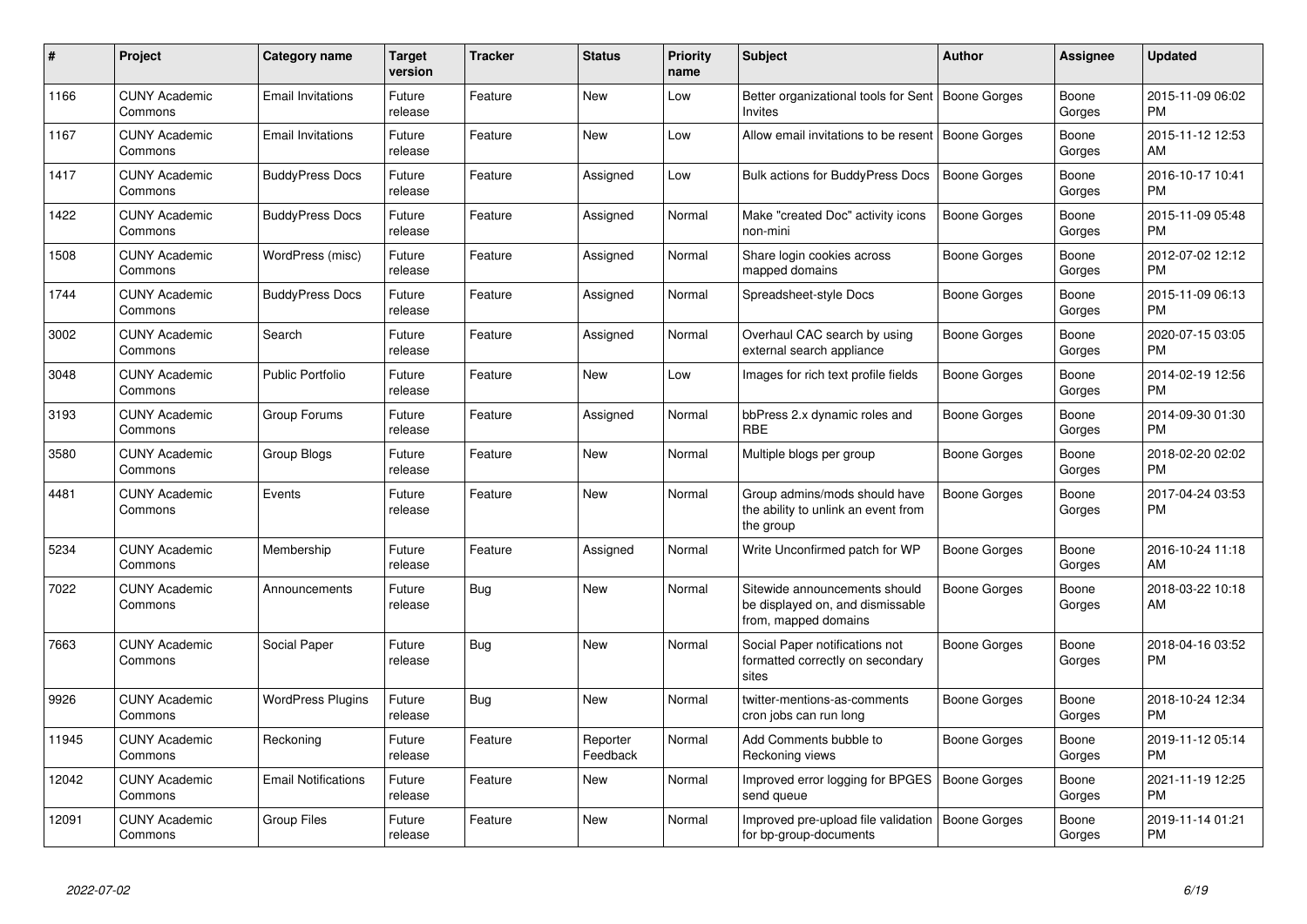| #     | Project                         | <b>Category name</b>     | <b>Target</b><br>version | <b>Tracker</b> | <b>Status</b>        | <b>Priority</b><br>name | <b>Subject</b>                                                                             | Author              | Assignee        | <b>Updated</b>                |
|-------|---------------------------------|--------------------------|--------------------------|----------------|----------------------|-------------------------|--------------------------------------------------------------------------------------------|---------------------|-----------------|-------------------------------|
| 13466 | <b>CUNY Academic</b><br>Commons | Cavalcade                | Future<br>release        | Feature        | New                  | Normal                  | Automated cleanup for duplicate<br>Cavalcade tasks                                         | Boone Gorges        | Boone<br>Gorges | 2020-10-13 05:24<br>PM        |
| 13835 | <b>CUNY Academic</b><br>Commons | WordPress (misc)         | Future<br>release        | Feature        | New                  | Normal                  | Allow OneSearch widget to have<br>'CUNY' as campus                                         | <b>Boone Gorges</b> | Boone<br>Gorges | 2021-11-19 12:39<br><b>PM</b> |
| 14184 | <b>CUNY Academic</b><br>Commons | <b>Public Portfolio</b>  | Future<br>release        | Feature        | New                  | Normal                  | Centralized mechanism for storing<br>Campus affiliations                                   | Boone Gorges        | Boone<br>Gorges | 2022-01-04 11:35<br>AM        |
| 14309 | <b>CUNY Academic</b><br>Commons | Group Library            | Future<br>release        | Feature        | New                  | Normal                  | Better handling of<br>bp_group_document file download<br>attempts when file is not present | Boone Gorges        | Boone<br>Gorges | 2021-11-19 12:28<br><b>PM</b> |
| 14987 | <b>CUNY Academic</b><br>Commons | <b>WordPress Plugins</b> | Future<br>release        | Bug            | New                  | Normal                  | Elementor update causes<br>database freeze-up                                              | Boone Gorges        | Boone<br>Gorges | 2021-11-29 12:02<br>PM.       |
| 16092 | <b>CUNY Academic</b><br>Commons |                          | Future<br>release        | Feature        | Hold                 | Normal                  | Don't show main site in Site<br>search results                                             | Boone Gorges        | Boone<br>Gorges | 2022-05-17 03:12<br><b>PM</b> |
| 1460  | <b>CUNY Academic</b><br>Commons | Analytics                | Future<br>release        | Feature        | Assigned             | Normal                  | Update System Report                                                                       | <b>Brian Foote</b>  | Boone<br>Gorges | 2015-11-09 06:13<br><b>PM</b> |
| 13370 | <b>CUNY Academic</b><br>Commons | Group Library            | Future<br>release        | Feature        | New                  | Normal                  | Library bulk deletion and folder<br>editing                                                | Colin McDonald      | Boone<br>Gorges | 2020-10-13 10:41<br>AM        |
| 9289  | <b>CUNY Academic</b><br>Commons | <b>WordPress Plugins</b> | Future<br>release        | Bug            | Reporter<br>Feedback | Normal                  | Email Users Plugin                                                                         | Laurie Hurson       | Boone<br>Gorges | 2018-10-24 12:34<br>PM        |
| 2325  | <b>CUNY Academic</b><br>Commons | <b>BuddyPress (misc)</b> | Future<br>release        | Feature        | Assigned             | Low                     | Profile should have separate fields<br>for first/last names                                | local admin         | Boone<br>Gorges | 2015-11-09 06:09<br><b>PM</b> |
| 2610  | <b>CUNY Academic</b><br>Commons | Group Invitations        | Future<br>release        | Feature        | Assigned             | Low                     | Request: Custom invitation<br>message to group invites                                     | local admin         | Boone<br>Gorges | 2015-11-09 06:13<br><b>PM</b> |
| 6389  | <b>CUNY Academic</b><br>Commons | <b>BuddyPress Docs</b>   | Future<br>release        | Feature        | New                  | Low                     | Make Discussion Area Visible<br>When Editing a Doc                                         | Luke Waltzer        | Boone<br>Gorges | 2016-10-21 04:16<br><b>PM</b> |
| 7981  | <b>CUNY Academic</b><br>Commons | Social Paper             | Future<br>release        | Bug            | New                  | Normal                  | Social Paper comments should<br>not go to spam                                             | Luke Waltzer        | Boone<br>Gorges | 2018-04-16 03:52<br><b>PM</b> |
| 8835  | <b>CUNY Academic</b><br>Commons | Blogs (BuddyPress)       | Future<br>release        | Feature        | New                  | Normal                  | Extend cuny is shortlinks to sites                                                         | Luke Waltzer        | Boone<br>Gorges | 2022-04-26 11:59<br>AM        |
| 9211  | <b>CUNY Academic</b><br>Commons | <b>WordPress Plugins</b> | Future<br>release        | Support        | Reporter<br>Feedback | Normal                  | Auto-Role Setting in Forum Plugin<br><b>Causing Some Confusion</b>                         | Luke Waltzer        | Boone<br>Gorges | 2018-03-13 11:44<br>AM        |
| 9895  | <b>CUNY Academic</b><br>Commons | Onboarding               | Future<br>release        | Feature        | Assigned             | Normal                  | Add "Accept Invitation"<br>link/button/function to Group<br>and/or Site invitation emails? | Luke Waltzer        | Boone<br>Gorges | 2018-06-07 12:42<br><b>PM</b> |
| 5052  | <b>CUNY Academic</b><br>Commons | Social Paper             | Future<br>release        | Feature        | New                  | Low                     | Sentence by sentence or line by<br>line comments (SP suggestion #3)                        | Marilyn Weber       | Boone<br>Gorges | 2016-02-11 10:24<br>PM        |
| 9207  | <b>CUNY Academic</b><br>Commons |                          | Future<br>release        | Support        | Reporter<br>Feedback | Normal                  | display dashboards made in<br>Tableau?                                                     | Marilyn Weber       | Boone<br>Gorges | 2018-04-10 10:42<br>AM        |
| 287   | <b>CUNY Academic</b><br>Commons | WordPress (misc)         | Future<br>release        | Feature        | Assigned             | Normal                  | Create troubleshooting tool for<br>account sign-up                                         | Matt Gold           | Boone<br>Gorges | 2015-11-09 06:17<br>PM        |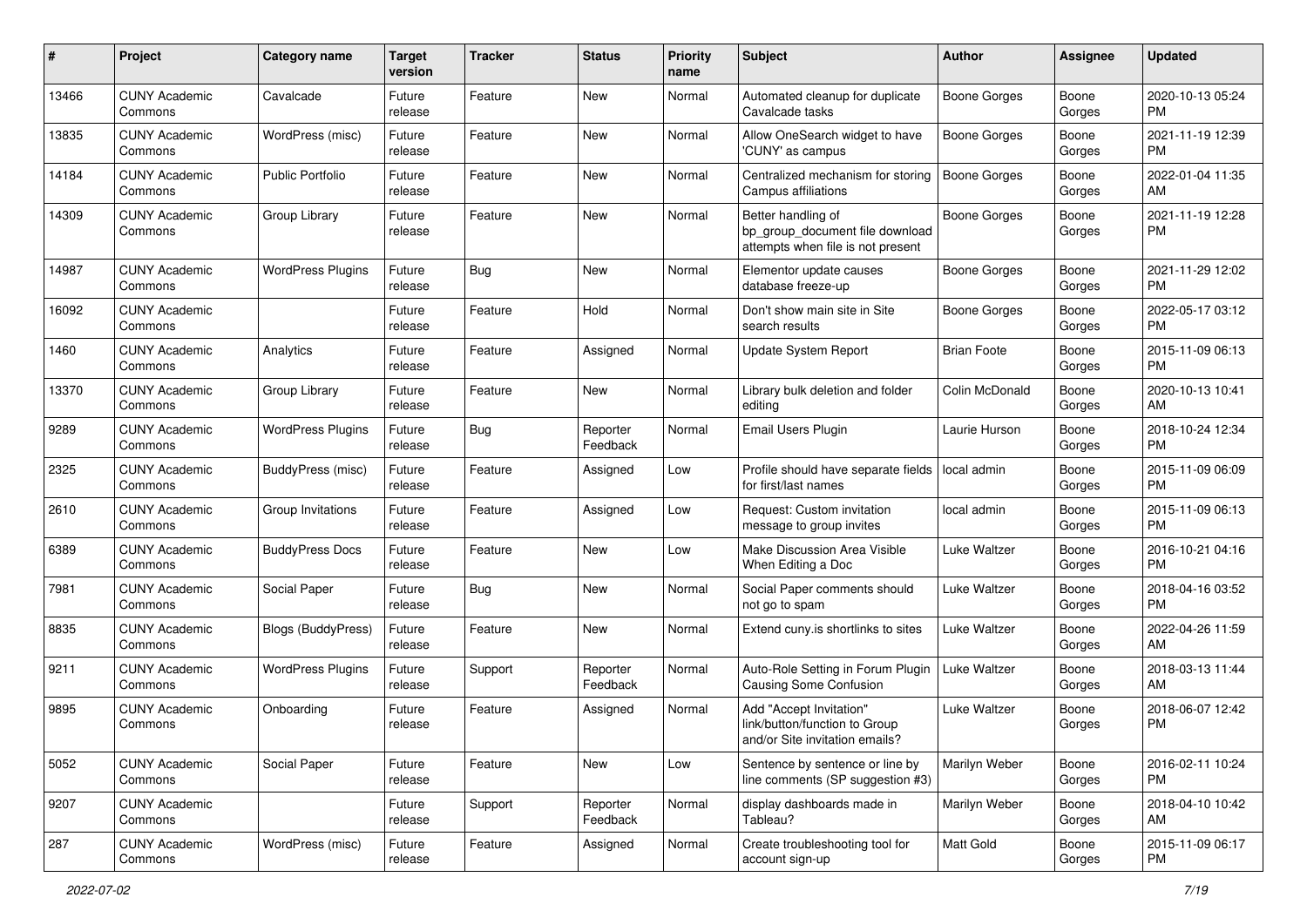| #    | Project                         | <b>Category name</b>     | <b>Target</b><br>version | <b>Tracker</b> | <b>Status</b> | <b>Priority</b><br>name | Subject                                                                       | <b>Author</b>    | Assignee        | <b>Updated</b>                |
|------|---------------------------------|--------------------------|--------------------------|----------------|---------------|-------------------------|-------------------------------------------------------------------------------|------------------|-----------------|-------------------------------|
| 377  | <b>CUNY Academic</b><br>Commons | BuddyPress (misc)        | Future<br>release        | Feature        | Assigned      | Normal                  | Like buttons                                                                  | Matt Gold        | Boone<br>Gorges | 2010-11-16 05:13<br>PM        |
| 435  | <b>CUNY Academic</b><br>Commons | <b>BuddyPress (misc)</b> | Future<br>release        | Feature        | Assigned      | Normal                  | Include Avatar Images in Forum<br><b>Post Notification Emails</b>             | <b>Matt Gold</b> | Boone<br>Gorges | 2010-12-08 12:40<br><b>PM</b> |
| 500  | CUNY Academic<br>Commons        | <b>BuddyPress (misc)</b> | Future<br>release        | Feature        | Assigned      | Normal                  | Export Group Data                                                             | <b>Matt Gold</b> | Boone<br>Gorges | 2010-12-19 12:09<br><b>PM</b> |
| 554  | <b>CUNY Academic</b><br>Commons | BuddyPress (misc)        | Future<br>release        | Feature        | Assigned      | Normal                  | Add Trackback notifications to<br>site-wide activity feed                     | <b>Matt Gold</b> | Boone<br>Gorges | 2015-11-09 06:19<br><b>PM</b> |
| 599  | <b>CUNY Academic</b><br>Commons | BuddyPress (misc)        | Future<br>release        | Feature        | Assigned      | Normal                  | Consider adding rating plugins for<br>BuddyPress/BBPress                      | <b>Matt Gold</b> | Boone<br>Gorges | 2011-08-22 06:50<br><b>PM</b> |
| 635  | <b>CUNY Academic</b><br>Commons | BuddyPress (misc)        | Future<br>release        | Feature        | Assigned      | Normal                  | Big Blue Button -<br>Videoconferencing in Groups and<br><b>Blogs</b>          | Matt Gold        | Boone<br>Gorges | 2011-03-14 03:24<br><b>PM</b> |
| 658  | <b>CUNY Academic</b><br>Commons | <b>WordPress Plugins</b> | Future<br>release        | Feature        | Assigned      | Normal                  | Rebulid Sitewide Tag Suggestion                                               | <b>Matt Gold</b> | Boone<br>Gorges | 2015-01-05 08:47<br><b>PM</b> |
| 1562 | <b>CUNY Academic</b><br>Commons | <b>WordPress Plugins</b> | Future<br>release        | Feature        | Assigned      | Low                     | Play with NYT Collaborative<br><b>Authoring Tool</b>                          | <b>Matt Gold</b> | Boone<br>Gorges | 2015-01-05 08:47<br><b>PM</b> |
| 2013 | <b>CUNY Academic</b><br>Commons | <b>Public Portfolio</b>  | Future<br>release        | Feature        | Assigned      | Low                     | Have Profile Privacy Options show   Matt Gold<br>up only for filled-in fields |                  | Boone<br>Gorges | 2015-11-09 06:09<br><b>PM</b> |
| 2223 | <b>CUNY Academic</b><br>Commons | <b>WordPress Plugins</b> | Future<br>release        | Feature        | Assigned      | Low                     | Add Participad to the CUNY<br><b>Academic Commons</b>                         | <b>Matt Gold</b> | Boone<br>Gorges | 2014-09-17 10:03<br><b>PM</b> |
| 2523 | CUNY Academic<br>Commons        | <b>BuddyPress Docs</b>   | Future<br>release        | Feature        | Assigned      | Normal                  | Allow Users to Upload Images to<br><b>BP</b> Docs                             | Matt Gold        | Boone<br>Gorges | 2015-11-09 06:14<br><b>PM</b> |
| 3042 | <b>CUNY Academic</b><br>Commons | <b>Public Portfolio</b>  | Future<br>release        | Feature        | Assigned      | Normal                  | Browsing member interests                                                     | Matt Gold        | Boone<br>Gorges | 2015-03-21 09:04<br><b>PM</b> |
| 3080 | <b>CUNY Academic</b><br>Commons | <b>Group Files</b>       | Future<br>release        | Feature        | Assigned      | Low                     | Create a system to keep track of<br>file changes                              | <b>Matt Gold</b> | Boone<br>Gorges | 2014-02-26 10:04<br><b>PM</b> |
| 3220 | <b>CUNY Academic</b><br>Commons | <b>Public Portfolio</b>  | Future<br>release        | Feature        | Assigned      | Normal                  | Add indent/outdent option to<br>Formatting Buttons on Profile<br>Page         | Matt Gold        | Boone<br>Gorges | 2014-05-21 10:39<br><b>PM</b> |
| 3308 | <b>CUNY Academic</b><br>Commons | Group Invitations        | Future<br>release        | Feature        | Assigned      | Normal                  | Allow members to rescind group<br>invitations                                 | <b>Matt Gold</b> | Boone<br>Gorges | 2015-04-01 08:53<br><b>PM</b> |
| 3759 | <b>CUNY Academic</b><br>Commons | WordPress (misc)         | Future<br>release        | Feature        | Assigned      | Normal                  | Review Interface for Adding Users<br>to Blogs                                 | Matt Gold        | Boone<br>Gorges | 2015-03-24 05:52<br>PM        |
| 3768 | <b>CUNY Academic</b><br>Commons | <b>Public Portfolio</b>  | Future<br>release        | Feature        | Assigned      | Normal                  | Institutions/Past positions on<br>public portfolios                           | Matt Gold        | Boone<br>Gorges | 2018-04-23 10:44<br>AM        |
| 4053 | <b>CUNY Academic</b><br>Commons | Events                   | Future<br>release        | Feature        | Assigned      | Normal                  | Create new tab for past events                                                | <b>Matt Gold</b> | Boone<br>Gorges | 2015-05-12 02:10<br><b>PM</b> |
| 4238 | <b>CUNY Academic</b><br>Commons | Events                   | Future<br>release        | Feature        | Assigned      | Normal                  | Copy Events to Other Groups?                                                  | Matt Gold        | Boone<br>Gorges | 2015-07-02 10:08<br>AM        |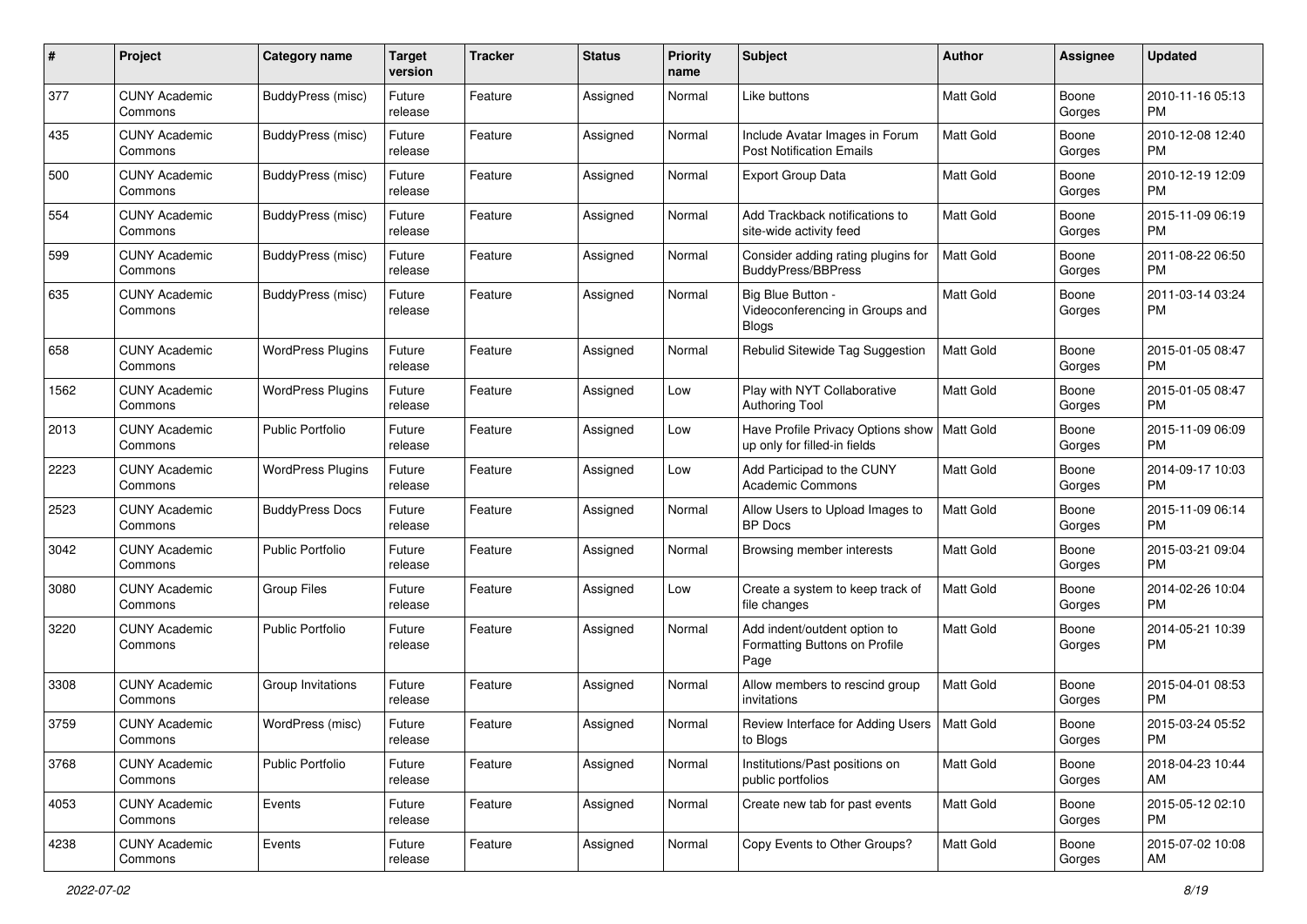| $\#$  | Project                         | <b>Category name</b>       | <b>Target</b><br>version | <b>Tracker</b> | <b>Status</b>        | <b>Priority</b><br>name | <b>Subject</b>                                                                                  | <b>Author</b>           | Assignee        | <b>Updated</b>                |
|-------|---------------------------------|----------------------------|--------------------------|----------------|----------------------|-------------------------|-------------------------------------------------------------------------------------------------|-------------------------|-----------------|-------------------------------|
| 4903  | <b>CUNY Academic</b><br>Commons | Events                     | Future<br>release        | Design/UX      | Assigned             | Normal                  | Improving visual appearance of<br>event calendars                                               | <b>Matt Gold</b>        | Boone<br>Gorges | 2016-10-13 11:51<br>AM        |
| 4980  | <b>CUNY Academic</b><br>Commons | Home Page                  | Future<br>release        | Feature        | Assigned             | Normal                  | <b>CAC Featured Content -- Adding</b><br>Randomization                                          | <b>Matt Gold</b>        | Boone<br>Gorges | 2016-12-12 03:01<br><b>PM</b> |
| 5696  | <b>CUNY Academic</b><br>Commons | Events                     | Future<br>release        | Feature        | Assigned             | Normal                  | Events Calendar - display options<br>/ calendar aggregation                                     | <b>Matt Gold</b>        | Boone<br>Gorges | 2016-10-13 11:44<br>AM        |
| 6014  | <b>CUNY Academic</b><br>Commons | Publicity                  | Future<br>release        | Publicity      | Reporter<br>Feedback | Normal                  | Google search listing                                                                           | Matt Gold               | Boone<br>Gorges | 2016-09-21 03:48<br><b>PM</b> |
| 8756  | <b>CUNY Academic</b><br>Commons | <b>Group Blogs</b>         | Future<br>release        | Feature        | Hold                 | Normal                  | Connect multiple blogs to one<br>group?                                                         | Matt Gold               | Boone<br>Gorges | 2017-09-30 10:42<br>AM        |
| 8836  | <b>CUNY Academic</b><br>Commons | <b>Blogs (BuddyPress)</b>  | Future<br>release        | Feature        | Assigned             | Normal                  | Redesign site launch process                                                                    | Matt Gold               | Boone<br>Gorges | 2019-10-03 02:49<br><b>PM</b> |
| 8900  | <b>CUNY Academic</b><br>Commons | Accessibility              | Future<br>release        | Feature        | Assigned             | Normal                  | Look into tools to enforce<br>accessibility in WP environment                                   | <b>Matt Gold</b>        | Boone<br>Gorges | 2022-04-26 11:59<br>AM        |
| 8901  | <b>CUNY Academic</b><br>Commons | Accessibility              | Future<br>release        | Feature        | Assigned             | Normal                  | Theme analysis for accessibility                                                                | <b>Matt Gold</b>        | Boone<br>Gorges | 2022-04-26 11:59<br>AM        |
| 9947  | <b>CUNY Academic</b><br>Commons | <b>WordPress Plugins</b>   | Future<br>release        | Feature        | Reporter<br>Feedback | Normal                  | Install H5P quiz plugin                                                                         | <b>Matt Gold</b>        | Boone<br>Gorges | 2018-09-11 11:01<br>AM        |
| 15604 | <b>CUNY Academic</b><br>Commons | <b>Email Notifications</b> | Future<br>release        | Feature        | Assigned             | Normal                  | <b>Restructure Commons Group</b><br>Digest Email Messages                                       | Matt Gold               | Boone<br>Gorges | 2022-05-26 10:45<br>AM        |
| 2753  | <b>CUNY Academic</b><br>Commons | <b>Public Portfolio</b>    | Future<br>release        | Feature        | New                  | Normal                  | Create actual actual tagification in<br>academic interests and other<br>fields                  | Micki Kaufman           | Boone<br>Gorges | 2015-01-05 08:52<br><b>PM</b> |
| 3475  | <b>CUNY Academic</b><br>Commons | Events                     | Future<br>release        | Feature        | Assigned             | Normal                  | Request to add plugin to<br>streamline room<br>booking/appointment booking                      | Naomi Barrettara        | Boone<br>Gorges | 2014-12-01 05:14<br><b>PM</b> |
| 8675  | <b>CUNY Academic</b><br>Commons | User Onboarding            | Future<br>release        | Bug            | Reporter<br>Feedback | Low                     | Add new User search screen calls<br>for the input of email address but<br>doesn't work with one | Paul Hebert             | Boone<br>Gorges | 2017-10-11 11:17<br>AM        |
| 5182  | <b>CUNY Academic</b><br>Commons | Social Paper               | Future<br>release        | Design/UX      | New                  | Normal                  | "Publishing" a private paper on<br>social paper?                                                | Raffi<br>Khatchadourian | Boone<br>Gorges | 2016-10-13 04:12<br><b>PM</b> |
| 58    | <b>CUNY Academic</b><br>Commons | BuddyPress (misc)          | Future<br>release        | Feature        | Assigned             | Low                     | Make member search sortable by<br>last name                                                     | Roberta Brody           | Boone<br>Gorges | 2010-08-26 02:38<br><b>PM</b> |
| 4592  | <b>CUNY Academic</b><br>Commons | Events                     | Future<br>release        | Design/UX      | New                  | Normal                  | Event Creation - Venue Dropdown<br>Slow                                                         | Samantha Raddatz        | Boone<br>Gorges | 2015-09-14 04:56<br><b>PM</b> |
| 585   | <b>CUNY Academic</b><br>Commons | Group Forums               | Future<br>release        | Feature        | Assigned             | Normal                  | Merge Forum Topics                                                                              | Sarah Morgano           | Boone<br>Gorges | 2011-07-06 04:11<br><b>PM</b> |
| 1888  | <b>CUNY Academic</b><br>Commons | Home Page                  | Future<br>release        | Feature        | Assigned             | Normal                  | Refactor BP MPO Activity Filter to<br>support proper pagination                                 | Sarah Morgano           | Boone<br>Gorges | 2014-05-01 07:11<br><b>PM</b> |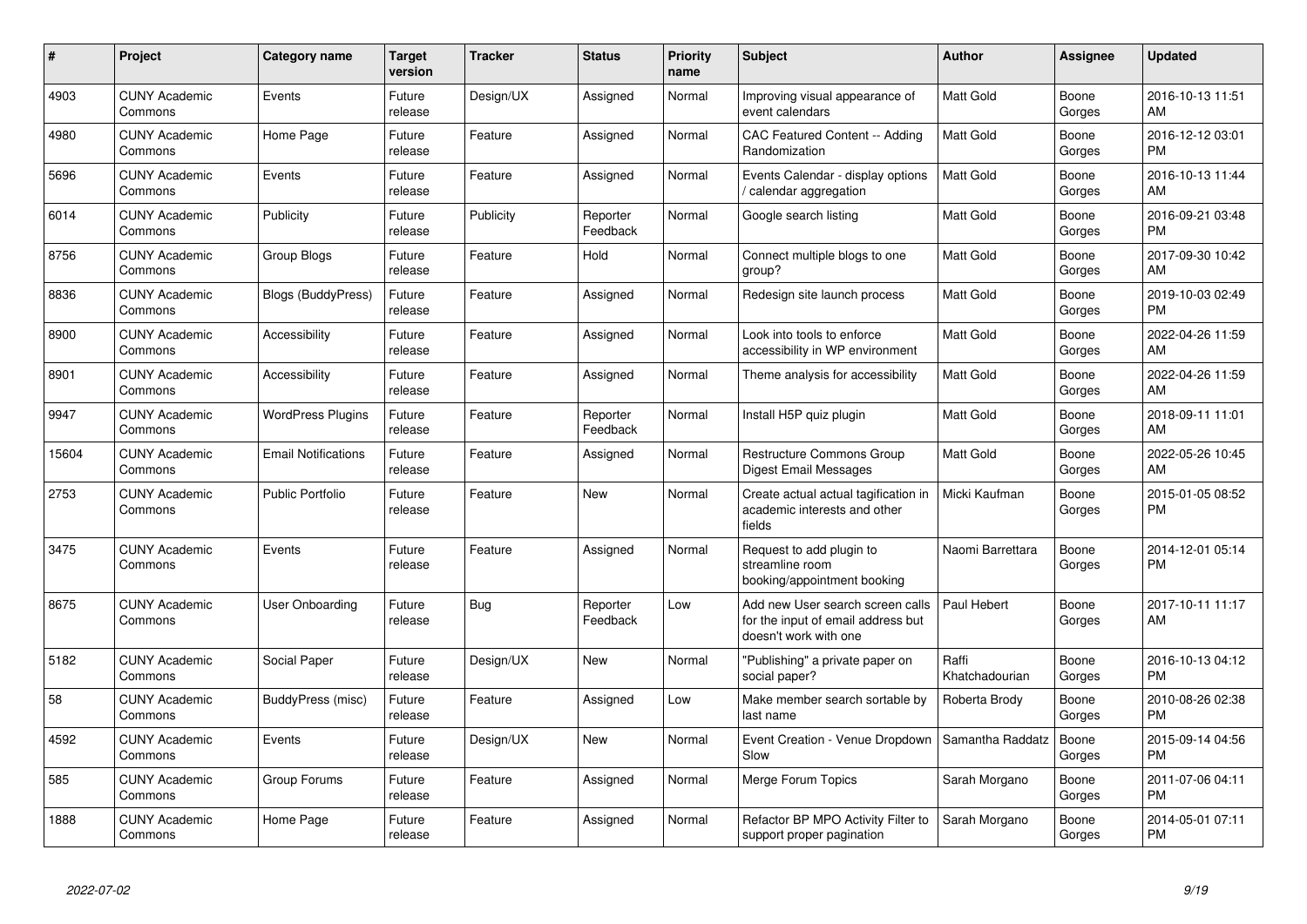| #     | Project                         | <b>Category name</b>     | <b>Target</b><br>version | <b>Tracker</b> | <b>Status</b>        | <b>Priority</b><br>name | Subject                                                                             | Author            | <b>Assignee</b> | <b>Updated</b>                |
|-------|---------------------------------|--------------------------|--------------------------|----------------|----------------------|-------------------------|-------------------------------------------------------------------------------------|-------------------|-----------------|-------------------------------|
| 519   | <b>CUNY Academic</b><br>Commons | <b>BuddyPress Docs</b>   | Future<br>release        | Feature        | Assigned             | Low                     | TOC for individual docs - for new<br>BP "wiki-like" plugin                          | scott voth        | Boone<br>Gorges | 2015-11-09 05:54<br><b>PM</b> |
| 10226 | <b>CUNY Academic</b><br>Commons | Courses                  | Future<br>release        | Feature        | New                  | Normal                  | Add "My Courses" to drop down<br>list                                               | scott voth        | Boone<br>Gorges | 2021-11-19 12:42<br><b>PM</b> |
| 11531 | <b>CUNY Academic</b><br>Commons | Events                   | Future<br>release        | Feature        | New                  | Normal                  | Main Events calendar should<br>include non-public events that<br>user has access to | scott voth        | Boone<br>Gorges | 2019-06-11 10:00<br>AM        |
| 14113 | <b>CUNY Academic</b><br>Commons | WordPress (misc)         | Future<br>release        | Bug            | Hold                 | Normal                  | Block Editor Not Working on this<br>page - Json error                               | scott voth        | Boone<br>Gorges | 2021-03-05 11:01<br>AM        |
| 10368 | <b>CUNY Academic</b><br>Commons |                          | Future<br>release        | Feature        | Assigned             | Normal                  | Use ORCID data to populate<br>academic profile page                                 | Stephen Francoeur | Boone<br>Gorges | 2018-09-25 01:53<br><b>PM</b> |
| 15883 | <b>CUNY Academic</b><br>Commons |                          | 2.1.0                    | Feature        | New                  | Normal                  | Release BPGES update                                                                | Boone Gorges      | Boone<br>Gorges | 2022-05-26 10:39<br>AM        |
| 16307 | <b>CUNY Academic</b><br>Commons |                          |                          | Bug            | New                  | Normal                  | Add brief messaging to<br>accept/decline group membership<br>requests               | <b>Matt Gold</b>  | Boone<br>Gorges | 2022-06-27 06:13<br>PM.       |
| 2618  | <b>NYCDH Community</b><br>Site  |                          |                          | Bug            | Assigned             | Low                     | Mark blogs as spam when created<br>by users marked as spam                          | <b>Matt Gold</b>  | Boone<br>Gorges | 2013-06-09 11:38<br><b>PM</b> |
| 14908 | <b>CUNY Academic</b><br>Commons | Performance              |                          | Bug            | <b>New</b>           | Normal                  | Stale object cache on cdev                                                          | Raymond Hoh       | Boone<br>Gorges | 2021-12-07 09:45<br>AM        |
| 15767 | <b>CUNY Academic</b><br>Commons | WordPress (misc)         |                          | Support        | <b>New</b>           | Normal                  | Site loading slowly                                                                 | scott voth        | Boone<br>Gorges | 2022-04-04 08:56<br>PM.       |
| 12121 | <b>CUNY Academic</b><br>Commons | <b>WordPress Plugins</b> | 2.0.3                    | Feature        | Reporter<br>Feedback | Normal                  | Embedding H5P Iframes on<br>Commons Site                                            | Laurie Hurson     | Boone<br>Gorges | 2022-06-29 11:32<br>AM        |
| 16199 | <b>CUNY Academic</b><br>Commons | Directories              | 2.0.3                    | Bug            | New                  | Normal                  | Removed "Semester" Filter from<br><b>Courses Directory</b>                          | Laurie Hurson     | Boone<br>Gorges | 2022-06-29 11:32<br>AM        |
| 11496 | <b>CUNY Academic</b><br>Commons | <b>Public Portfolio</b>  | 1.15.2                   | Support        | <b>New</b>           | Normal                  | Replace Twitter Icon on Member<br>Portfolio page                                    | scott voth        | Boone<br>Gorges | 2019-06-06 01:03<br>PM.       |
| 3419  | <b>CUNY Academic</b><br>Commons | Group Invitations        | 1.6.14                   | <b>Bug</b>     | Testing<br>Required  | Normal                  | Neatening the display of<br>messages on group requests                              | <b>Matt Gold</b>  | Boone<br>Gorges | 2014-09-01 09:29<br><b>PM</b> |
| 2832  | <b>CUNY Academic</b><br>Commons | <b>Public Portfolio</b>  | Future<br>release        | Feature        | Assigned             | Normal                  | Improve interface for (not)<br>auto-linking profile fields                          | Boone Gorges      | Chris Stein     | 2015-01-05 08:52<br><b>PM</b> |
| 3330  | <b>CUNY Academic</b><br>Commons | My Commons               | Future<br>release        | Feature        | Assigned             | Normal                  | "Commons Information" tool                                                          | Boone Gorges      | Chris Stein     | 2014-09-22 08:46<br>PM        |
| 860   | <b>CUNY Academic</b><br>Commons | Design                   | Future<br>release        | Design/UX      | Assigned             | Normal                  | <b>Standardize Button Treatment</b><br>Across the Commons                           | Chris Stein       | Chris Stein     | 2014-05-01 09:45<br>AM        |
| 2881  | <b>CUNY Academic</b><br>Commons | Public Portfolio         | Future<br>release        | Feature        | Assigned             | Normal                  | Redesign the UX for Profiles                                                        | Chris Stein       | Chris Stein     | 2016-10-13 12:45<br><b>PM</b> |
| 3059  | <b>CUNY Academic</b><br>Commons | Group Forums             | Future<br>release        | Design/UX      | New                  | Normal                  | Forum Post Permissable Content<br><b>Explanatory Text</b>                           | Chris Stein       | Chris Stein     | 2015-04-02 11:27<br>AM        |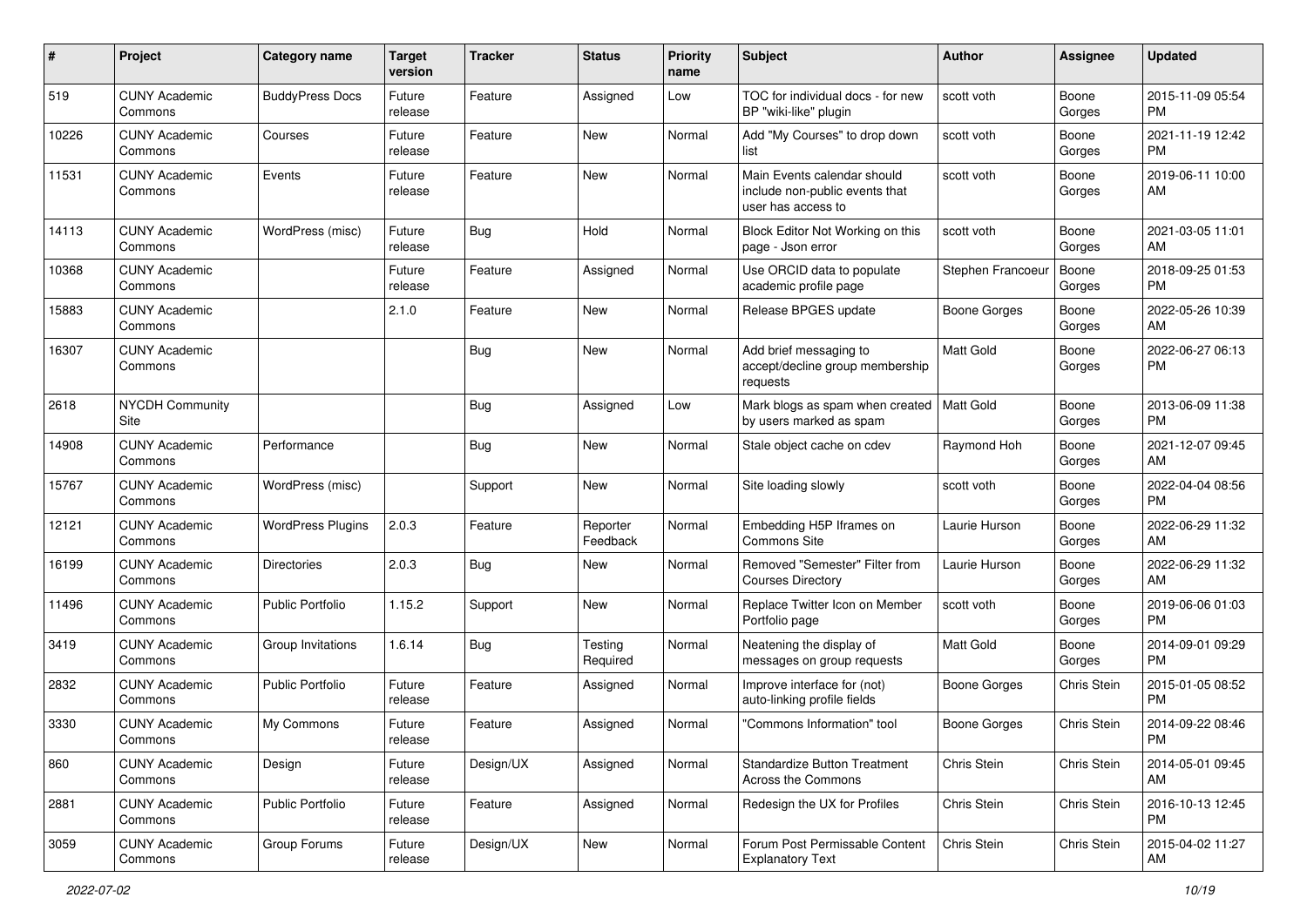| #     | Project                                                                 | Category name            | <b>Target</b><br>version | <b>Tracker</b> | <b>Status</b>        | <b>Priority</b><br>name | <b>Subject</b>                                                      | <b>Author</b>    | Assignee            | <b>Updated</b>                |
|-------|-------------------------------------------------------------------------|--------------------------|--------------------------|----------------|----------------------|-------------------------|---------------------------------------------------------------------|------------------|---------------------|-------------------------------|
| 365   | <b>CUNY Academic</b><br>Commons                                         | WordPress (misc)         | Future<br>release        | Feature        | Assigned             | Normal                  | <b>Create Mouseover Tooltips</b><br>throughout Site                 | <b>Matt Gold</b> | Chris Stein         | 2015-11-09 06:18<br><b>PM</b> |
| 1544  | <b>CUNY Academic</b><br>Commons                                         | Groups (misc)            | Future<br>release        | Feature        | Reporter<br>Feedback | Normal                  | Group Filtering and Sorting                                         | <b>Matt Gold</b> | Chris Stein         | 2019-03-01 02:25<br><b>PM</b> |
| 3354  | <b>CUNY Academic</b><br>Commons                                         | <b>Group Files</b>       | Future<br>release        | Feature        | Assigned             | Low                     | Allow Group Download of Multiple<br><b>Selected Files</b>           | Matt Gold        | Chris Stein         | 2014-08-01 08:50<br>AM        |
| 3770  | <b>CUNY Academic</b><br>Commons                                         | <b>Public Portfolio</b>  | Future<br>release        | Feature        | Assigned             | Normal                  | Improve Layout/Formatting of<br>Positions Area on Public Portfolios | <b>Matt Gold</b> | Chris Stein         | 2015-04-01 09:17<br><b>PM</b> |
| 9028  | <b>CUNY Academic</b><br>Commons                                         | Onboarding               | Future<br>release        | Feature        | Assigned             | Normal                  | suggest groups to new members<br>during the registration process    | Matt Gold        | Chris Stein         | 2018-10-24 12:34<br><b>PM</b> |
| 2754  | <b>CUNY Academic</b><br>Commons                                         | Design                   | Future<br>release        | Feature        | Assigned             | Normal                  | Determine strategy for CAC logo<br>handling in top header           | Micki Kaufman    | Chris Stein         | 2015-01-05 08:53<br><b>PM</b> |
| 5827  | <b>CUNY Academic</b><br>Commons                                         | <b>Public Portfolio</b>  | Future<br>release        | Bug            | Assigned             | Normal                  | Academic Interests square bracket<br>links not working              | scott voth       | Chris Stein         | 2016-08-11 11:59<br><b>PM</b> |
| 10354 | <b>CUNY Academic</b><br>Commons                                         | <b>Public Portfolio</b>  | Future<br>release        | Feature        | New                  | Normal                  | Opt out of Having a Profile Page                                    | scott voth       | Chris Stein         | 2020-05-12 10:43<br>AM        |
| 8078  | <b>CUNY Academic</b><br>Commons                                         | <b>WordPress Plugins</b> | Future<br>release        | System Upgrade | Assigned             | Normal                  | CommentPress Updates                                                | Margaret Galvan  | Christian<br>Wach   | 2017-05-08 03:49<br><b>PM</b> |
| 13199 | <b>CUNY Academic</b><br>Commons                                         | Group Forums             | Future<br>release        | Feature        | <b>New</b>           | Normal                  | Favoring Groups over bbPress<br>plugin                              | Colin McDonald   | Colin<br>McDonald   | 2021-11-19 12:28<br><b>PM</b> |
| 5268  | <b>CUNY Academic</b><br>Commons                                         | Group Forums             | Future<br>release        | Bug            | Assigned             | Normal                  | Long-time to post to multiple<br>groups                             | Luke Waltzer     | Daniel Jones        | 2016-09-07 06:31<br><b>PM</b> |
| 4438  | <b>CUNY Academic</b><br>Commons                                         | Events                   | Future<br>release        | Bug            | Assigned             | Normal                  | Events Calendar - Export<br><b>Recurring Events</b>                 | scott voth       | Daniel Jones        | 2016-05-23 04:25<br><b>PM</b> |
| 1983  | <b>CUNY Academic</b><br>Commons                                         | Home Page                | Future<br>release        | Feature        | Assigned             | Low                     | Media Library integration with<br><b>Featured Content plugin</b>    | Boone Gorges     | Dominic<br>Giglio   | 2014-03-17 10:34<br>AM        |
| 412   | <b>CUNY Academic</b><br>Commons                                         | <b>WordPress Themes</b>  | Future<br>release        | Feature        | Assigned             | Normal                  | <b>Featured Themes</b>                                              | <b>Matt Gold</b> | Dominic<br>Giglio   | 2015-01-05 08:44<br><b>PM</b> |
| 940   | <b>CUNY Academic</b><br>Commons                                         | Redmine                  | Future<br>release        | Feature        | Assigned             | Low                     | Communication with users after<br>releases                          | Matt Gold        | Dominic<br>Giglio   | 2012-09-09 04:36<br><b>PM</b> |
| 2167  | <b>CUNY Academic</b><br>Commons                                         | WordPress (misc)         | Future<br>release        | <b>Bug</b>     | Assigned             | Normal                  | <b>CAC-Livestream Plugin Issues</b>                                 | Michael Smith    | Dominic<br>Giglio   | 2015-01-02 03:06<br><b>PM</b> |
| 12062 | AD/O365 Transition<br>from NonMatric to<br><b>Matriculated Students</b> |                          |                          | Feature        | In Progress          | Normal                  | create solution and console<br>project                              | Emilio Rodriguez | Emilio<br>Rodriguez | 2019-11-12 03:56<br><b>PM</b> |
| 9835  | <b>CUNY Academic</b><br>Commons                                         | Group Forums             | Future<br>release        | Bug            | Assigned             | Normal                  | add a "like" function?                                              | Marilyn Weber    | <b>Erik Trainer</b> | 2018-06-05 01:49<br><b>PM</b> |
| 13331 | <b>CUNY Academic</b><br>Commons                                         | Site cloning             | Future<br>release        | Bug            | <b>New</b>           | Normal                  | Combine Site Template and Clone<br>operations                       | Boone Gorges     | Jeremy Felt         | 2021-11-19 12:39<br><b>PM</b> |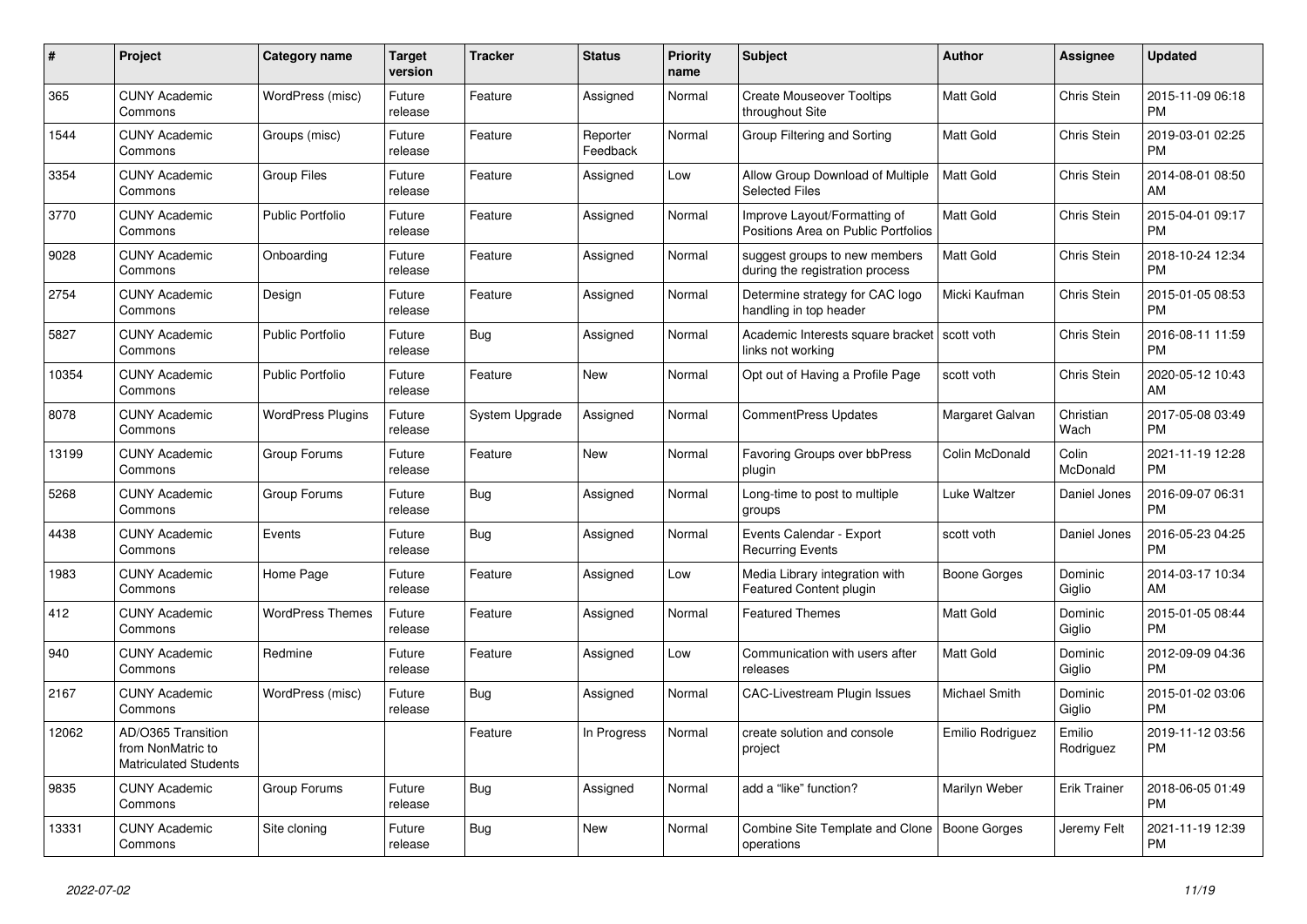| #     | Project                         | Category name                  | <b>Target</b><br>version | Tracker       | <b>Status</b>        | <b>Priority</b><br>name | Subject                                                                               | Author                    | <b>Assignee</b>     | <b>Updated</b>                |
|-------|---------------------------------|--------------------------------|--------------------------|---------------|----------------------|-------------------------|---------------------------------------------------------------------------------------|---------------------------|---------------------|-------------------------------|
| 13891 | <b>CUNY Academic</b><br>Commons | Internal Tools and<br>Workflow | 2.1.0                    | Feature       | <b>New</b>           | Normal                  | Migrate automated linting to<br>GitHub Actions                                        | Boone Gorges              | Jeremy Felt         | 2022-06-29 11:13<br>AM        |
| 15194 | <b>CUNY Academic</b><br>Commons | Internal Tools and<br>Workflow | 2.1.0                    | Feature       | New                  | Normal                  | PHPCS sniff for un-restored<br>switch to blog() calls                                 | <b>Boone Gorges</b>       | Jeremy Felt         | 2022-05-26 10:45<br>AM        |
| 11517 | <b>CUNY Academic</b><br>Commons |                                | Not tracked              | Feature       | Assigned             | Normal                  | wp-accessibility plugin should not<br>strip 'target=" blank" by default               | Boone Gorges              | Laurie Hurson       | 2019-09-24 09:57<br>AM        |
| 11879 | <b>CUNY Academic</b><br>Commons |                                | Not tracked              | Bug           | <b>New</b>           | Normal                  | Hypothesis comments appearing<br>on multiple, different pdfs across<br>blogs          | Laurie Hurson             | Laurie Hurson       | 2019-09-19 02:39<br><b>PM</b> |
| 14475 | <b>CUNY Academic</b><br>Commons |                                | Not tracked              | Publicity     | <b>New</b>           | Normal                  | OER Showcase Page                                                                     | Laurie Hurson             | Laurie Hurson       | 2021-09-14 10:46<br>AM        |
| 8666  | <b>CUNY Academic</b><br>Commons | Teaching                       | Not tracked              | Documentation | Assigned             | Normal                  | Create Teaching on the Commons   Matt Gold<br>Resource Page                           |                           | Laurie Hurson       | 2019-09-23 03:16<br><b>PM</b> |
| 12446 | <b>CUNY Academic</b><br>Commons | Groups (misc)                  | Future<br>release        | Feature       | Reporter<br>Feedback | Normal                  | Toggle default site to group forum<br>posting                                         | Laurie Hurson             | Laurie Hurson       | 2020-03-10 11:57<br>AM        |
| 2666  | <b>CUNY Academic</b><br>Commons | About page                     | Not tracked              | Documentation | Assigned             | Normal                  | <b>Update About Text</b>                                                              | Chris Stein               | Luke Waltzer        | 2016-03-04 11:19<br>AM        |
| 6078  | <b>CUNY Academic</b><br>Commons | Blogs (BuddyPress)             | Future<br>release        | Feature       | New                  | Normal                  | <b>Explore Adding Network Blog</b><br>Metadata Plugin                                 | Luke Waltzer              | Luke Waltzer        | 2016-10-11 10:29<br><b>PM</b> |
| 5955  | <b>CUNY Academic</b><br>Commons | Outreach                       | Future<br>release        | Feature       | Assigned             | Normal                  | Create auto-newsletter for<br>commons members                                         | <b>Matt Gold</b>          | <b>Luke Waltzer</b> | 2016-08-30 10:34<br>AM        |
| 7828  | <b>CUNY Academic</b><br>Commons |                                | Not tracked              | Feature       | Assigned             | Normal                  | Theme Assessment 2017                                                                 | Margaret Galvan           | Margaret<br>Galvan  | 2017-05-02 10:41<br><b>PM</b> |
| 6298  | <b>CUNY Academic</b><br>Commons | User Experience                | Not tracked              | Design/UX     | Assigned             | Normal                  | Examine data from survey                                                              | Matt Gold                 | Margaret<br>Galvan  | 2016-10-14 12:16<br><b>PM</b> |
| 12392 | <b>CUNY Academic</b><br>Commons | Help/Codex                     | Not tracked              | Documentation | <b>New</b>           | Normal                  | <b>Updates to Common Commons</b><br>Questions on Help Page                            | scott voth                | Margaret<br>Galvan  | 2020-02-11 10:53<br>AM        |
| 8211  | <b>CUNY Academic</b><br>Commons | <b>WordPress Themes</b>        | Future<br>release        | Feature       | <b>New</b>           | Normal                  | Theme Suggestions: Material<br>Design-Inspired Themes                                 | Margaret Galvan           | Margaret<br>Galvan  | 2017-08-07 02:48<br><b>PM</b> |
| 12382 | <b>CUNY Academic</b><br>Commons | Membership                     | Not tracked              | Support       | <b>New</b>           | Normal                  | Email request change                                                                  | Marilyn Weber             | Marilyn<br>Weber    | 2020-02-06 12:56<br><b>PM</b> |
| 8837  | <b>CUNY Academic</b><br>Commons |                                | Not tracked              | Feature       | Assigned             | Normal                  | Create a form to request info from<br>people requesting premium<br>themes and plugins | <b>Matt Gold</b>          | Marilyn<br>Weber    | 2017-11-14 03:35<br><b>PM</b> |
| 9420  | <b>CUNY Academic</b><br>Commons | cuny.is                        | Not tracked              | Feature       | New                  | Normal                  | Request for http://cuny.is/streams                                                    | l Raffi<br>Khatchadourian | Marilyn<br>Weber    | 2018-04-02 10:08<br>AM        |
| 3509  | <b>CUNY Academic</b><br>Commons | Publicity                      | 1.7                      | Publicity     | New                  | Normal                  | Create 1.7 digital signage imagery                                                    | Micki Kaufman             | Marilyn<br>Weber    | 2014-10-01 12:40<br><b>PM</b> |
| 11545 | <b>CUNY Academic</b><br>Commons | <b>WordPress Plugins</b>       | Not tracked              | Support       | New                  | Normal                  | Twitter searches in WordPress                                                         | Gina Cherry               | Matt Gold           | 2019-09-23 01:03<br><b>PM</b> |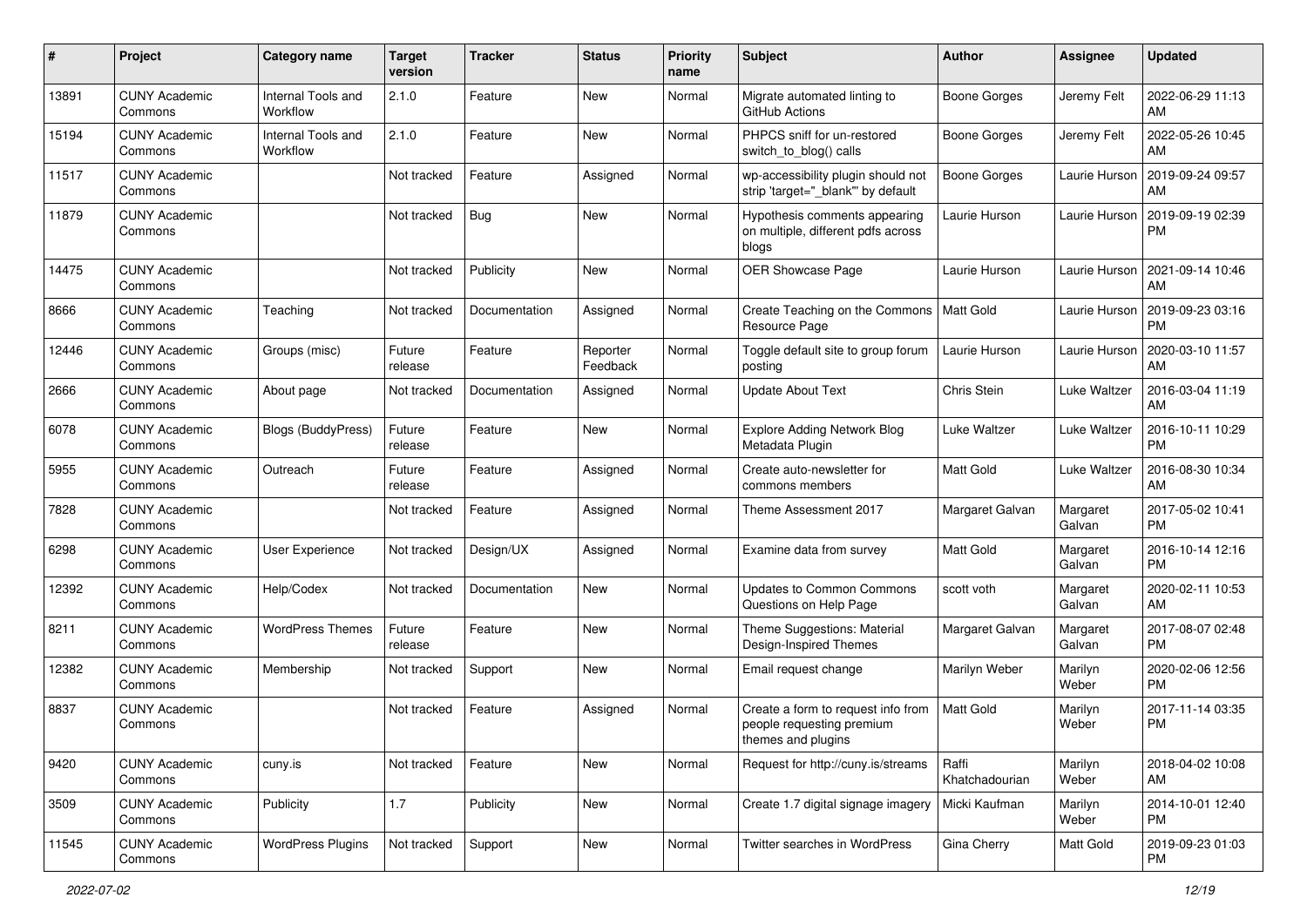| #     | <b>Project</b>                  | Category name            | <b>Target</b><br>version | <b>Tracker</b> | <b>Status</b>        | <b>Priority</b><br>name | <b>Subject</b>                                                                       | <b>Author</b>           | Assignee           | <b>Updated</b>                |
|-------|---------------------------------|--------------------------|--------------------------|----------------|----------------------|-------------------------|--------------------------------------------------------------------------------------|-------------------------|--------------------|-------------------------------|
| 12484 | <b>CUNY Academic</b><br>Commons |                          | Not tracked              | Support        | Reporter<br>Feedback | Normal                  | Sign up Code for COIL Course<br>starting in March                                    | Laurie Hurson           | Matt Gold          | 2020-03-02 02:26<br><b>PM</b> |
| 2175  | <b>CUNY Academic</b><br>Commons | WordPress (misc)         | Not tracked              | Support        | Assigned             | Normal                  | Subscibe 2 vs. Jetpack<br>subscription options                                       | local admin             | Matt Gold          | 2016-01-26 04:58<br><b>PM</b> |
| 8607  | <b>CUNY Academic</b><br>Commons |                          | Not tracked              | Support        | New                  | Normal                  | Paypal?                                                                              | Marilyn Weber           | Matt Gold          | 2018-05-15 01:37<br><b>PM</b> |
| 3657  | <b>CUNY Academic</b><br>Commons | WordPress (misc)         | Not tracked              | Feature        | <b>New</b>           | Normal                  | Create alert for GC email<br>addresses                                               | Matt Gold               | Matt Gold          | 2016-04-14 11:29<br><b>PM</b> |
| 8898  | <b>CUNY Academic</b><br>Commons | Social Paper             | Not tracked              | Feature        | Assigned             | Normal                  | Usage data on docs and social<br>paper                                               | <b>Matt Gold</b>        | Matt Gold          | 2017-11-16 11:32<br>AM        |
| 9015  | <b>CUNY Academic</b><br>Commons | Groups (misc)            | Not tracked              | Outreach       | Assigned             | Normal                  | Email group admins the email<br>addresses of their groups                            | <b>Matt Gold</b>        | Matt Gold          | 2018-01-02 09:54<br>AM        |
| 10839 | <b>CUNY Academic</b><br>Commons | About page               | Not tracked              | Support        | <b>New</b>           | Normal                  | <b>Mission Statement Needs</b><br>Revision                                           | scott voth              | Matt Gold          | 2018-12-26 10:58<br>AM        |
| 11493 | <b>CUNY Academic</b><br>Commons | Domain Mapping           | Not tracked              | Support        | Reporter<br>Feedback | Normal                  | Domain Mapping Request - Talia<br>Schaffer                                           | scott voth              | Matt Gold          | 2019-08-06 08:39<br>AM        |
| 4972  | <b>CUNY Academic</b><br>Commons | Analytics                | Not tracked              | <b>Bug</b>     | New                  | Normal                  | <b>Newsletter Analytics</b>                                                          | Stephen Real            | Matt Gold          | 2015-12-09 12:54<br><b>PM</b> |
| 370   | <b>CUNY Academic</b><br>Commons | Registration             | Future<br>release        | Feature        | Assigned             | High                    | <b>Guest Accounts</b>                                                                | Matt Gold               | Matt Gold          | 2015-04-09 09:33<br><b>PM</b> |
| 8498  | <b>CUNY Academic</b><br>Commons | <b>WordPress Plugins</b> | Future<br>release        | Feature        | <b>New</b>           | Low                     | <b>Gravity Forms Email Users</b>                                                     | Raffi<br>Khatchadourian | Matt Gold          | 2017-10-13 12:58<br><b>PM</b> |
| 3691  | <b>CUNY Academic</b><br>Commons | <b>WordPress Plugins</b> | Future<br>release        | Bug            | New                  | Normal                  | <b>WPMU Domain Mapping</b><br>Debugging on cdev                                      | Raymond Hoh             | Matt Gold          | 2014-12-12 09:04<br>AM        |
| 4225  | <b>CUNY Academic</b><br>Commons | DiRT Integration         | Future<br>release        | Design/UX      | New                  | Normal                  | Add information to DIRT page (in<br>Create a Group)                                  | Samantha Raddatz        | Matt Gold          | 2015-06-26 03:14<br><b>PM</b> |
| 2573  | <b>NYCDH Community</b><br>Site  |                          |                          | Feature        | Reporter<br>Feedback | Normal                  | Add dh_nyc twitter list feed to site                                                 | <b>Mark Newton</b>      | Matt Gold          | 2013-05-16 11:42<br><b>PM</b> |
| 8902  | <b>CUNY Academic</b><br>Commons | Design                   | Not tracked              | Feature        | Assigned             | Normal                  | Report back on research on<br><b>BuddyPress themes</b>                               | <b>Matt Gold</b>        | Michael Smith      | 2017-11-10 12:31<br><b>PM</b> |
| 3506  | <b>CUNY Academic</b><br>Commons | Publicity                | 1.7                      | Publicity      | New                  | Normal                  | Prepare 1.7 email messaging                                                          | Micki Kaufman           | Micki<br>Kaufman   | 2014-10-01 12:36<br><b>PM</b> |
| 6392  | <b>CUNY Academic</b><br>Commons | Group Forums             | Future<br>release        | Design/UX      | Assigned             | Low                     | Composition/Preview Panes in<br>Forum Posts                                          | Luke Waltzer            | Paige Dupont       | 2016-10-21 04:26<br><b>PM</b> |
| 7624  | <b>CUNY Academic</b><br>Commons | BuddyPress (misc)        | Future<br>release        | Design/UX      | <b>New</b>           | Normal                  | <b>BP Notifications</b>                                                              | Luke Waltzer            | Paige Dupont       | 2017-02-08 10:43<br><b>PM</b> |
| 11393 | <b>CUNY Academic</b><br>Commons |                          | Not tracked              | Publicity      | <b>New</b>           | Normal                  | After 1.15 release, ceate a hero<br>slide and post about adding a site<br>to a group | scott voth              | Patrick<br>Sweeney | 2019-05-14 10:32<br>AM        |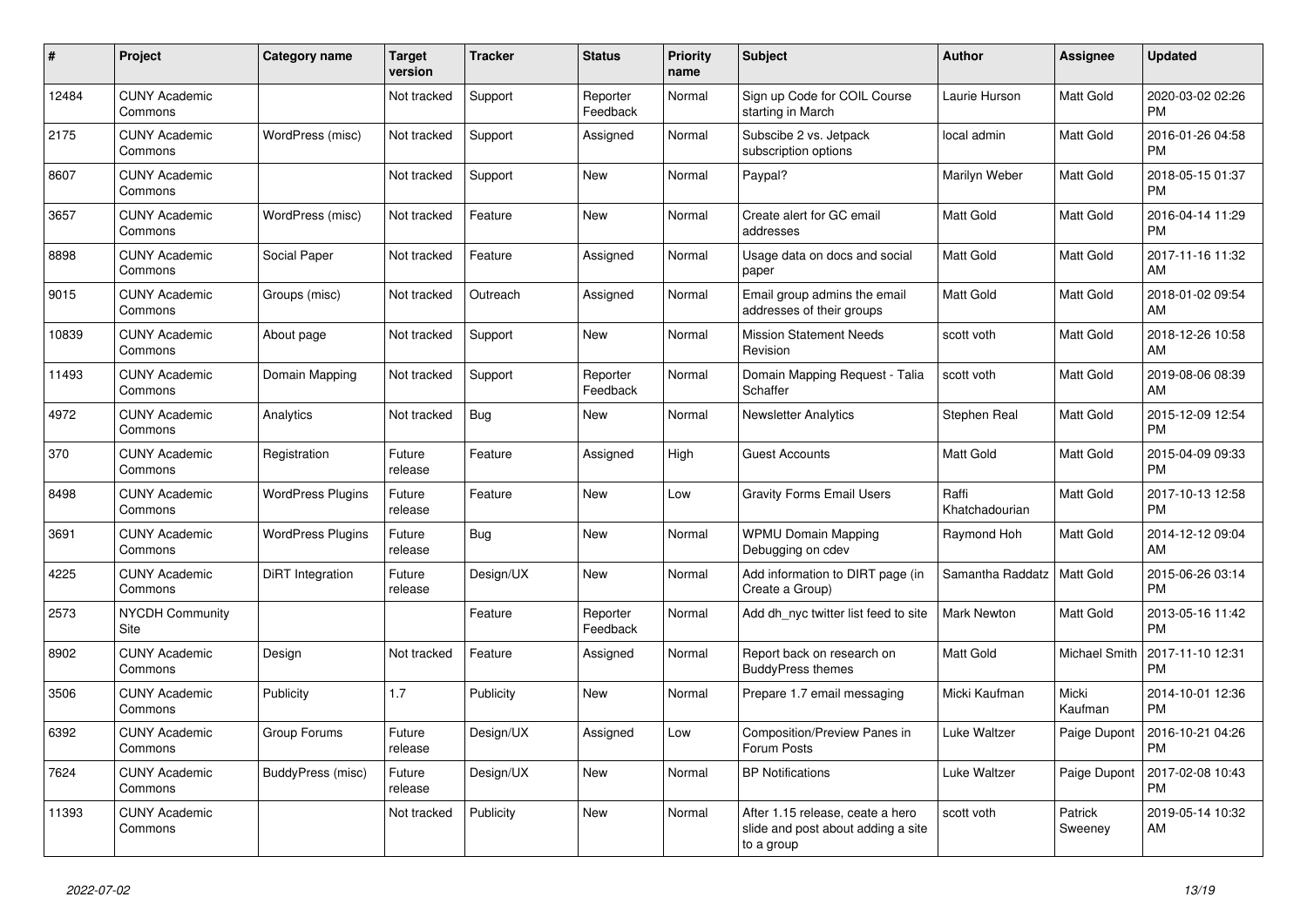| #     | Project                         | <b>Category name</b>     | <b>Target</b><br>version | <b>Tracker</b> | <b>Status</b>        | <b>Priority</b><br>name | <b>Subject</b>                                                  | <b>Author</b>    | <b>Assignee</b> | <b>Updated</b>                |
|-------|---------------------------------|--------------------------|--------------------------|----------------|----------------------|-------------------------|-----------------------------------------------------------------|------------------|-----------------|-------------------------------|
| 9729  | <b>CUNY Academic</b><br>Commons | <b>SEO</b>               | Not tracked              | Support        | <b>New</b>           | Normal                  | 503 Errors showing on<br>newlaborforum.cuny.edu                 | Diane Krauthamer | Raymond<br>Hoh  | 2018-05-22 04:48<br><b>PM</b> |
| 12004 | <b>CUNY Academic</b><br>Commons |                          | Not tracked              | Support        | Reporter<br>Feedback | Normal                  | Notifications for spam blog<br>comments                         | Gina Cherry      | Raymond<br>Hoh  | 2019-11-01 12:05<br><b>PM</b> |
| 9060  | <b>CUNY Academic</b><br>Commons | Commons In A Box         | Not tracked              | Bug            | Hold                 | Normal                  | Problems with CBox image library<br>/ upload                    | Lisa Rhody       | Raymond<br>Hoh  | 2018-01-10 03:26<br><b>PM</b> |
| 6644  | <b>CUNY Academic</b><br>Commons |                          | Not tracked              | <b>Bug</b>     | Reporter<br>Feedback | High                    | White Screen at Login Pge                                       | Luke Waltzer     | Raymond<br>Hoh  | 2016-11-21 10:34<br><b>PM</b> |
| 7928  | <b>CUNY Academic</b><br>Commons | Group Forums             | Not tracked              | Bug            | <b>New</b>           | Normal                  | Duplicate Forum post                                            | Luke Waltzer     | Raymond<br>Hoh  | 2017-04-11 09:27<br><b>PM</b> |
| 13430 | <b>CUNY Academic</b><br>Commons | Reply By Email           | Not tracked              | Bug            | <b>New</b>           | Normal                  | Delay in RBE                                                    | Luke Waltzer     | Raymond<br>Hoh  | 2020-10-13 11:16<br>AM        |
| 11149 | <b>CUNY Academic</b><br>Commons |                          | Not tracked              | Support        | Reporter<br>Feedback | Normal                  | comments getting blocked                                        | Marilyn Weber    | Raymond<br>Hoh  | 2019-03-26 11:40<br>AM        |
| 12741 | <b>CUNY Academic</b><br>Commons | <b>WordPress Plugins</b> | Not tracked              | Support        | Reporter<br>Feedback | Normal                  | Tableau Public Viz Block                                        | Marilyn Weber    | Raymond<br>Hoh  | 2020-05-12 11:00<br>AM        |
| 13286 | <b>CUNY Academic</b><br>Commons |                          | Not tracked              | Support        | New                  | Normal                  | problem connecting with<br>WordPress app                        | Marilyn Weber    | Raymond<br>Hoh  | 2020-09-08 11:16<br>AM        |
| 13328 | <b>CUNY Academic</b><br>Commons | Group Forums             | Not tracked              | Bug            | Reporter<br>Feedback | Normal                  | cross-posting in two related<br>groups                          | Marilyn Weber    | Raymond<br>Hoh  | 2020-09-15 10:39<br><b>PM</b> |
| 10262 | <b>CUNY Academic</b><br>Commons |                          | Not tracked              | <b>Bug</b>     | Reporter<br>Feedback | Normal                  | Newsletter Plugin: Broken Image<br>at Bottom of All Newsletters | Mark Webb        | Raymond<br>Hoh  | 2018-08-30 05:17<br><b>PM</b> |
| 3369  | <b>CUNY Academic</b><br>Commons | Reply By Email           | Not tracked              | Outreach       | Hold                 | Normal                  | Release reply by email to WP<br>plugin directory                | Matt Gold        | Raymond<br>Hoh  | 2016-03-01 12:46<br><b>PM</b> |
| 6671  | <b>CUNY Academic</b><br>Commons | Reply By Email           | Not tracked              | Bug            | Assigned             | Normal                  | "Post too often" RBE error<br>message                           | <b>Matt Gold</b> | Raymond<br>Hoh  | 2016-11-11 09:55<br>AM        |
| 6995  | <b>CUNY Academic</b><br>Commons | Home Page                | Not tracked              | Bug            | Assigned             | Normal                  | member filter on homepage not<br>working                        | <b>Matt Gold</b> | Raymond<br>Hoh  | 2016-12-11 09:46<br><b>PM</b> |
| 8976  | <b>CUNY Academic</b><br>Commons | Reply By Email           | Not tracked              | Feature        | Assigned             | Normal                  | Package RBE new topics posting?                                 | Matt Gold        | Raymond<br>Hoh  | 2017-12-04 02:34<br><b>PM</b> |
| 8991  | <b>CUNY Academic</b><br>Commons | Reply By Email           | Not tracked              | <b>Bug</b>     | Hold                 | Normal                  | RBE duplicate email message<br>issue                            | Matt Gold        | Raymond<br>Hoh  | 2018-02-18 08:53<br><b>PM</b> |
| 9346  | <b>CUNY Academic</b><br>Commons | WordPress (misc)         | Not tracked              | Bug            | New                  | Normal                  | Clone cetls.bmcc.cuny.edu for<br>development                    | Owen Roberts     | Raymond<br>Hoh  | 2018-03-06 05:35<br><b>PM</b> |
| 14983 | <b>CUNY Academic</b><br>Commons | WordPress (misc)         | Not tracked              | Support        | Reporter<br>Feedback | Normal                  | "Read More" tag not working                                     | Rebecca Krisel   | Raymond<br>Hoh  | 2021-11-23 01:17<br><b>PM</b> |
| 14994 | <b>CUNY Academic</b><br>Commons | cdev.gc.cuny.edu         | Not tracked              | Support        | In Progress          | Normal                  | Clear Cache on CDEV                                             | scott voth       | Raymond<br>Hoh  | 2021-12-07 03:51<br><b>PM</b> |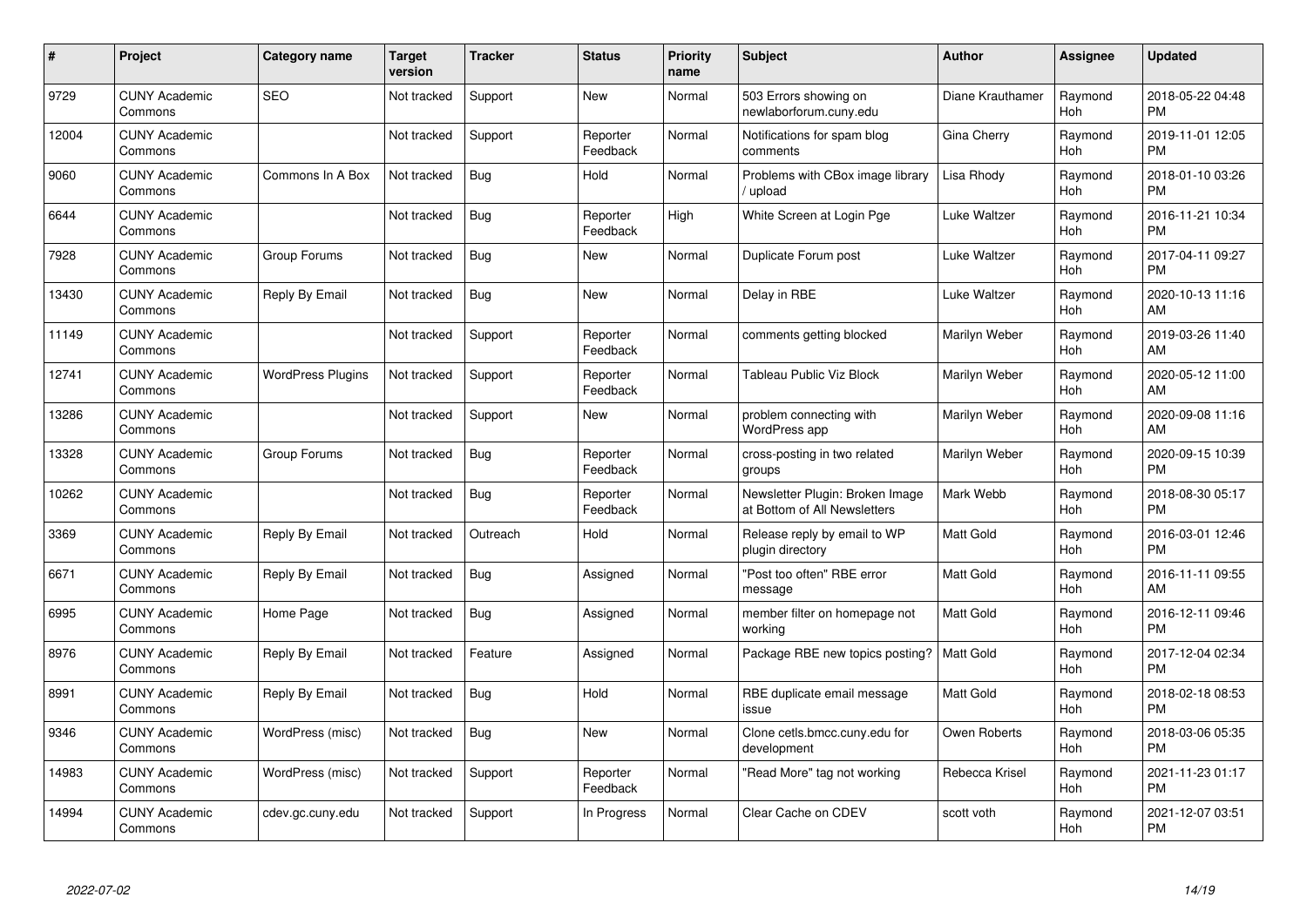| #     | Project                         | <b>Category name</b>       | <b>Target</b><br>version | <b>Tracker</b> | <b>Status</b>        | <b>Priority</b><br>name | <b>Subject</b>                                                                | Author                  | <b>Assignee</b> | <b>Updated</b>                |
|-------|---------------------------------|----------------------------|--------------------------|----------------|----------------------|-------------------------|-------------------------------------------------------------------------------|-------------------------|-----------------|-------------------------------|
| 11624 | <b>CUNY Academic</b><br>Commons | WordPress (misc)           | Not tracked              | Support        | New                  | Normal                  | Change pages into posts or swap<br>database for a Commons site?               | Stephen Klein           | Raymond<br>Hoh  | 2019-07-09 11:04<br>AM        |
| 4388  | <b>CUNY Academic</b><br>Commons | WordPress (misc)           | Future<br>release        | <b>Bug</b>     | Assigned             | Normal                  | Repeated request for<br>authentication.                                       | Alice.Lynn<br>McMichael | Raymond<br>Hoh  | 2015-08-11 07:35<br><b>PM</b> |
| 3192  | <b>CUNY Academic</b><br>Commons | Group Forums               | Future<br>release        | Feature        | Assigned             | Normal                  | Customizable forum views for<br>bbPress 2.x group forums                      | Boone Gorges            | Raymond<br>Hoh  | 2015-11-09 12:47<br><b>PM</b> |
| 6749  | <b>CUNY Academic</b><br>Commons | Events                     | Future<br>release        | Bug            | New                  | Low                     | BPEO iCal request can trigger<br>very large number of DB queries              | Boone Gorges            | Raymond<br>Hoh  | 2016-11-15 10:09<br><b>PM</b> |
| 13358 | <b>CUNY Academic</b><br>Commons | Group Forums               | Future<br>release        | Feature        | New                  | Normal                  | Improved UI for group forum<br>threading settings                             | Boone Gorges            | Raymond<br>Hoh  | 2021-11-19 12:27<br><b>PM</b> |
| 5282  | <b>CUNY Academic</b><br>Commons | Social Paper               | Future<br>release        | Bug            | New                  | Normal                  | Replying via email directs to paper<br>but not individual comment.            | Marilyn Weber           | Raymond<br>Hoh  | 2016-03-02 01:48<br><b>PM</b> |
| 11971 | <b>CUNY Academic</b><br>Commons | <b>Email Notifications</b> | Future<br>release        | Bug            | Reporter<br>Feedback | Low                     | Pictures obscured in emailed post<br>notifications                            | Marilyn Weber           | Raymond<br>Hoh  | 2019-11-21 01:14<br>PM.       |
| 333   | <b>CUNY Academic</b><br>Commons | <b>Email Notifications</b> | Future<br>release        | Feature        | Assigned             | Low                     | Delay Forum Notification Email<br>Delivery Until After Editing Period<br>Ends | <b>Matt Gold</b>        | Raymond<br>Hoh  | 2015-11-09 06:01<br>PM.       |
| 1192  | <b>CUNY Academic</b><br>Commons | <b>Group Files</b>         | Future<br>release        | Feature        | Assigned             | Low                     | When posting group files, allow<br>users to add a category without<br>saving  | <b>Matt Gold</b>        | Raymond<br>Hoh  | 2015-11-09 05:53<br>PM.       |
| 3517  | <b>CUNY Academic</b><br>Commons | My Commons                 | Future<br>release        | Feature        | Assigned             | Normal                  | Mute/Unmute My Commons<br>updates                                             | <b>Matt Gold</b>        | Raymond<br>Hoh  | 2015-11-09 01:19<br><b>PM</b> |
| 3536  | <b>CUNY Academic</b><br>Commons | My Commons                 | Future<br>release        | Feature        | Assigned             | Normal                  | Infinite Scroll on My Commons<br>page                                         | <b>Matt Gold</b>        | Raymond<br>Hoh  | 2015-04-13 04:42<br><b>PM</b> |
| 3577  | <b>CUNY Academic</b><br>Commons | My Commons                 | Future<br>release        | Design/UX      | Assigned             | Normal                  | Replies to items in My Commons                                                | <b>Matt Gold</b>        | Raymond<br>Hoh  | 2015-04-09 05:19<br><b>PM</b> |
| 3662  | <b>CUNY Academic</b><br>Commons | SEO                        | Future<br>release        | Feature        | Assigned             | Normal                  | Duplicate Content/SEO/Google<br>issues                                        | <b>Matt Gold</b>        | Raymond<br>Hoh  | 2015-04-13 04:37<br>PM.       |
| 5016  | <b>CUNY Academic</b><br>Commons | Events                     | Future<br>release        | Feature        | Assigned             | Low                     | Allow comments to be posted on<br>events                                      | <b>Matt Gold</b>        | Raymond<br>Hoh  | 2019-03-01 02:23<br><b>PM</b> |
| 5691  | <b>CUNY Academic</b><br>Commons | <b>Blogs (BuddyPress)</b>  | Future<br>release        | Bug            | Assigned             | High                    | Differing numbers on Sites display                                            | Matt Gold               | Raymond<br>Hoh  | 2016-06-13 01:37<br><b>PM</b> |
| 7115  | <b>CUNY Academic</b><br>Commons | Groups (misc)              | Future<br>release        | Feature        | Reporter<br>Feedback | Normal                  | make licensing info clear during<br>group creation                            | Matt Gold               | Raymond<br>Hoh  | 2020-12-08 11:32<br>AM        |
| 10659 | <b>CUNY Academic</b><br>Commons | Group Forums               | Future<br>release        | Feature        | Assigned             | Normal                  | Post to multiple groups via email                                             | <b>Matt Gold</b>        | Raymond<br>Hoh  | 2018-11-15 12:54<br>AM        |
| 3939  | <b>CUNY Academic</b><br>Commons | <b>WordPress Plugins</b>   | Future<br>release        | <b>Bug</b>     | Hold                 | Normal                  | Activity stream support for<br>Co-Authors Plus plugin                         | Raymond Hoh             | Raymond<br>Hoh  | 2015-11-09 06:13<br><b>PM</b> |
| 11243 | <b>CUNY Academic</b><br>Commons | BuddyPress (misc)          | Future<br>release        | Bug            | New                  | Normal                  | Audit bp-custom.php                                                           | Raymond Hoh             | Raymond<br>Hoh  | 2022-04-26 11:59<br>AM        |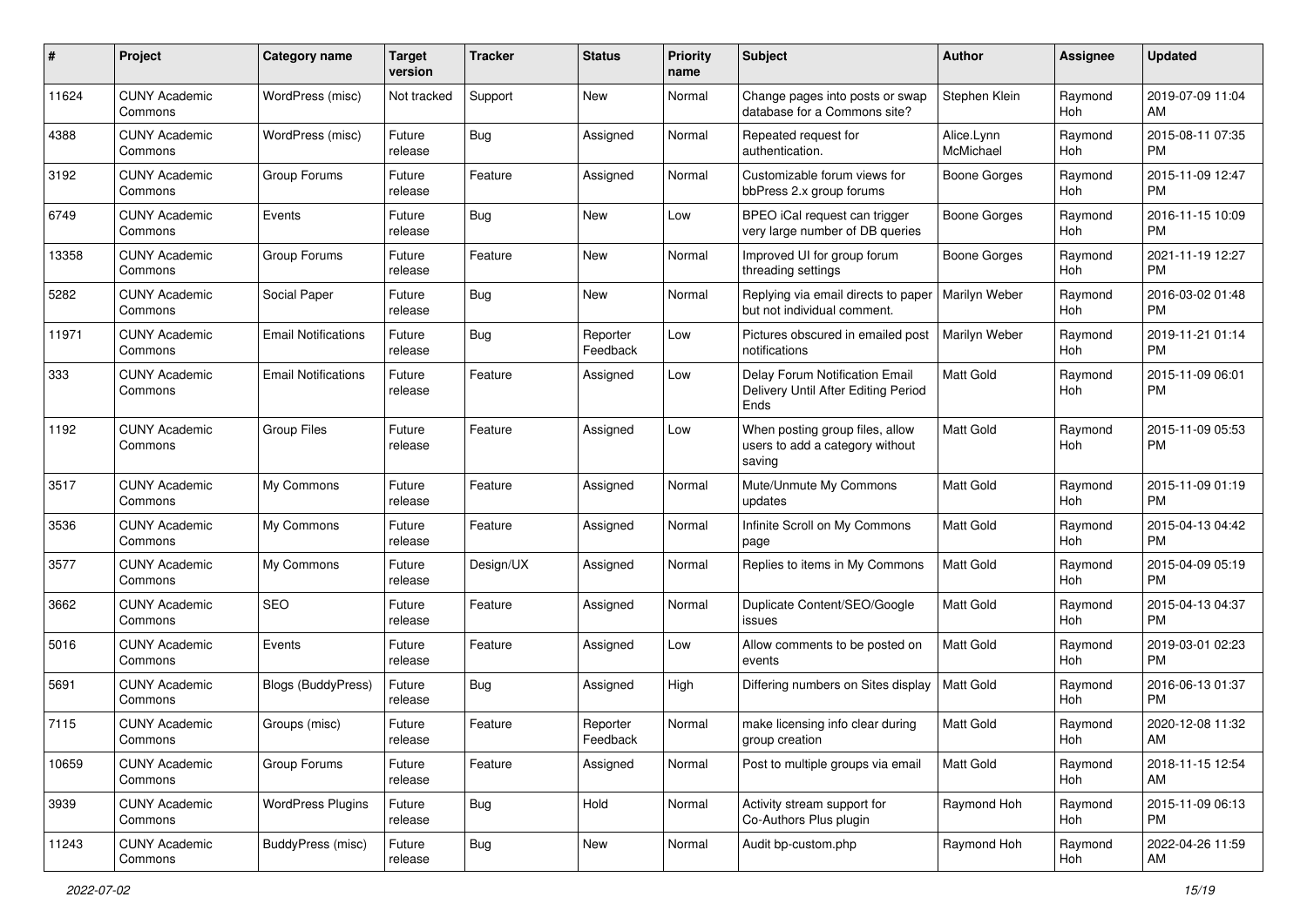| #     | Project                         | <b>Category name</b>     | <b>Target</b><br>version | <b>Tracker</b> | <b>Status</b>        | <b>Priority</b><br>name | <b>Subject</b>                                                     | <b>Author</b>           | <b>Assignee</b>     | <b>Updated</b>                |
|-------|---------------------------------|--------------------------|--------------------------|----------------|----------------------|-------------------------|--------------------------------------------------------------------|-------------------------|---------------------|-------------------------------|
| 14496 | <b>CUNY Academic</b><br>Commons | Domain Mapping           | Future<br>release        | Bug            | <b>New</b>           | Normal                  | Mapped domain SSO uses<br>third-party cookies                      | Raymond Hoh             | Raymond<br>Hoh      | 2021-05-24 04:03<br><b>PM</b> |
| 3492  | <b>CUNY Academic</b><br>Commons | <b>WordPress Themes</b>  | Future<br>release        | Support        | Assigned             | Normal                  | Add CBOX theme to the<br>Commons                                   | scott voth              | Raymond<br>Hoh      | 2014-10-08 05:55<br><b>PM</b> |
| 4535  | <b>CUNY Academic</b><br>Commons | My Commons               | Future<br>release        | Bug            | <b>New</b>           | Low                     | My Commons filter issue                                            | scott voth              | Raymond<br>Hoh      | 2015-09-01 11:17<br>AM        |
| 13946 | <b>CUNY Academic</b><br>Commons | <b>WordPress Plugins</b> | 2.1.0                    | Support        | Assigned             | Normal                  | <b>Custom Embed handler For</b><br>OneDrive files                  | scott voth              | Raymond<br>Hoh      | 2022-05-26 10:46<br>AM        |
| 16110 | <b>CUNY Academic</b><br>Commons |                          |                          | Support        | Reporter<br>Feedback | Normal                  | remove Creative Commons<br>license from pages?                     | Marilyn Weber           | Raymond<br>Hoh      | 2022-05-17 06:11<br><b>PM</b> |
| 2571  | NYCDH Community<br>Site         |                          |                          | Feature        | Assigned             | Normal                  | Add Google custom search box to<br>homepage                        | <b>Mark Newton</b>      | Raymond<br>Hoh      | 2013-05-18 07:49<br><b>PM</b> |
| 2574  | NYCDH Community<br>Site         |                          |                          | Feature        | Assigned             | Normal                  | Add Way to Upload Files to<br>Groups                               | Mark Newton             | Raymond<br>Hoh      | 2013-05-18 07:46<br><b>PM</b> |
| 8992  | <b>NYCDH Community</b><br>Site  |                          |                          | Bug            | Assigned             | Normal                  | Multiple RBE error reports                                         | Matt Gold               | Raymond<br>Hoh      | 2017-12-11 05:43<br><b>PM</b> |
| 15516 | <b>CUNY Academic</b><br>Commons | <b>WordPress Plugins</b> |                          | <b>Bug</b>     | Reporter<br>Feedback | Normal                  | Can't publish or save draft of post<br>on wordpress.com            | Raffi<br>Khatchadourian | Raymond<br>Hoh      | 2022-03-02 05:52<br><b>PM</b> |
| 16177 | <b>CUNY Academic</b><br>Commons | Reply By Email           |                          | <b>Bug</b>     | <b>New</b>           | Normal                  | Switch to Inbound mode for RBE                                     | Raymond Hoh             | Raymond<br>Hoh      | 2022-05-30 04:32<br><b>PM</b> |
| 16245 | <b>CUNY Academic</b><br>Commons | WordPress (misc)         |                          | Bug            | Reporter<br>Feedback | Normal                  | Save Button missing on<br>WordPress Profile page                   | scott voth              | Raymond<br>Hoh      | 2022-06-16 03:09<br><b>PM</b> |
| 13457 | <b>CUNY Academic</b><br>Commons | Group Forums             | 2.0.3                    | Bug            | <b>New</b>           | High                    | Forum post not sending<br>notifications                            | Filipa Calado           | Raymond<br>Hoh      | 2022-06-29 11:32<br>AM        |
| 11649 | <b>CUNY Academic</b><br>Commons | <b>WordPress Plugins</b> | 2.0.3                    | Bug            | In Progress          | Normal                  | CC license displayed on every<br>page                              | Gina Cherry             | Raymond<br>Hoh      | 2022-06-29 11:32<br>AM        |
| 16319 | <b>CUNY Academic</b><br>Commons | <b>WordPress Plugins</b> | 2.0.3                    | Bug            | <b>New</b>           | Normal                  | Request for Events Calendar Pro<br>5.14.2 update                   | Raymond Hoh             | Raymond<br>Hoh      | 2022-07-01 04:16<br><b>PM</b> |
| 497   | <b>CUNY Academic</b><br>Commons | <b>WordPress Plugins</b> | Future<br>release        | Feature        | Assigned             | Normal                  | Drag and Drop Ordering on<br>Gallery Post Plugin                   | <b>Matt Gold</b>        | Ron Rennick         | 2015-11-09 06:18<br><b>PM</b> |
| 5317  | <b>CUNY Academic</b><br>Commons | Group Blogs              | Not tracked              | <b>Bug</b>     | Reporter<br>Feedback | Normal                  | Notifications of New Post Didn't<br>Come                           | Luke Waltzer            | Samantha<br>Raddatz | 2016-03-21 10:41<br><b>PM</b> |
| 4027  | <b>CUNY Academic</b><br>Commons | Commons In A Box         | Not tracked              | Design/UX      | Assigned             | Normal                  | Usability review of CBOX update<br>procedures                      | <b>Matt Gold</b>        | Samantha<br>Raddatz | 2015-05-11 06:36<br><b>PM</b> |
| 4235  | <b>CUNY Academic</b><br>Commons |                          | Not tracked              | Design/UX      | Assigned             | Normal                  | Explore user experience around<br>comments on forum topics vs docs | <b>Matt Gold</b>        | Samantha<br>Raddatz | 2015-07-21 10:23<br>AM        |
| 4986  | <b>CUNY Academic</b><br>Commons | ZenDesk                  | Not tracked              | Support        | Assigned             | Normal                  | Prepare documentation for<br>Zendesk re web widget                 | <b>Matt Gold</b>        | Samantha<br>Raddatz | 2016-02-25 03:09<br><b>PM</b> |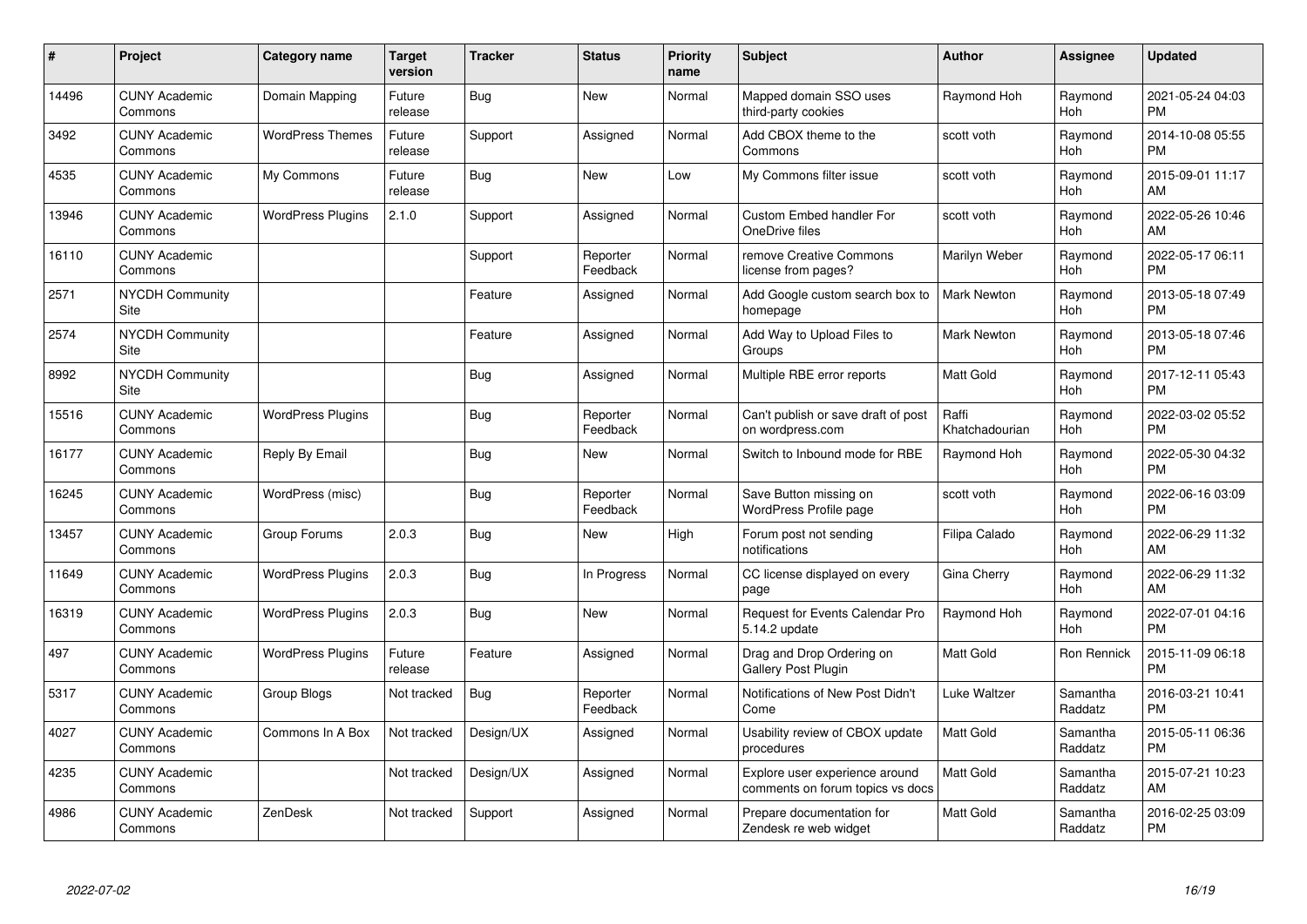| #    | Project                         | <b>Category name</b>    | <b>Target</b><br>version | <b>Tracker</b> | <b>Status</b>        | <b>Priority</b><br>name | <b>Subject</b>                                                                                                                                        | <b>Author</b>           | <b>Assignee</b>     | <b>Updated</b>                |
|------|---------------------------------|-------------------------|--------------------------|----------------|----------------------|-------------------------|-------------------------------------------------------------------------------------------------------------------------------------------------------|-------------------------|---------------------|-------------------------------|
| 5298 | <b>CUNY Academic</b><br>Commons |                         | Not tracked              | Publicity      | <b>New</b>           | Normal                  | Survey Pop-Up Text                                                                                                                                    | Samantha Raddatz        | Samantha<br>Raddatz | 2016-03-22 12:27<br><b>PM</b> |
| 308  | <b>CUNY Academic</b><br>Commons | Registration            | Future<br>release        | Feature        | <b>New</b>           | Normal                  | Group recommendations for<br>signup process                                                                                                           | Boone Gorges            | Samantha<br>Raddatz | 2015-11-09 05:07<br><b>PM</b> |
| 3473 | <b>CUNY Academic</b><br>Commons | User Experience         | Future<br>release        | Feature        | Assigned             | Normal                  | Commons profile: Add help info<br>about "Positions" replacing "title"                                                                                 | Keith Miyake            | Samantha<br>Raddatz | 2015-11-09 02:28<br><b>PM</b> |
| 5225 | <b>CUNY Academic</b><br>Commons | Registration            | Future<br>release        | Feature        | Assigned             | Normal                  | On-boarding Issues                                                                                                                                    | Luke Waltzer            | Samantha<br>Raddatz | 2016-02-12 02:58<br><b>PM</b> |
| 5050 | <b>CUNY Academic</b><br>Commons | Social Paper            | Future<br>release        | Feature        | New                  | Low                     | Making comments visible in SP<br>editing mode (SP suggestion #1)                                                                                      | Marilyn Weber           | Samantha<br>Raddatz | 2019-09-17 11:10<br><b>PM</b> |
| 5053 | <b>CUNY Academic</b><br>Commons | Social Paper            | Future<br>release        | Feature        | New                  | Low                     | Scrollable menu to add readers<br>(SP suggestion #4)                                                                                                  | Marilyn Weber           | Samantha<br>Raddatz | 2016-04-21 05:21<br><b>PM</b> |
| 5058 | <b>CUNY Academic</b><br>Commons | Social Paper            | Future<br>release        | Feature        | <b>New</b>           | Low                     | Can there be a clearer signal that<br>even when comments have<br>already been made you add<br>comments by clicking on the side?<br>(SP suggestion #5) | Marilyn Weber           | Samantha<br>Raddatz | 2016-02-11 10:24<br><b>PM</b> |
| 5397 | <b>CUNY Academic</b><br>Commons | Social Paper            | Future<br>release        | Feature        | New                  | Normal                  | frustrating to have to<br>enable/disable in SP                                                                                                        | Marilyn Weber           | Samantha<br>Raddatz | 2016-04-20 03:39<br><b>PM</b> |
| 310  | <b>CUNY Academic</b><br>Commons | BuddyPress (misc)       | Future<br>release        | Feature        | Assigned             | Low                     | <b>Friend Request Email</b>                                                                                                                           | <b>Matt Gold</b>        | Samantha<br>Raddatz | 2015-11-09 05:08<br><b>PM</b> |
| 653  | <b>CUNY Academic</b><br>Commons | Group Blogs             | Future<br>release        | Feature        | Assigned             | Normal                  | Redesign Integration of Groups<br>and Blogs                                                                                                           | Matt Gold               | Samantha<br>Raddatz | 2015-11-09 05:40<br><b>PM</b> |
| 1105 | <b>CUNY Academic</b><br>Commons | WordPress (misc)        | Future<br>release        | Feature        | Assigned             | Normal                  | Rephrase Blog Privacy Options                                                                                                                         | <b>Matt Gold</b>        | Samantha<br>Raddatz | 2015-11-09 06:19<br><b>PM</b> |
| 1456 | <b>CUNY Academic</b><br>Commons | Group Invitations       | Future<br>release        | Feature        | Reporter<br>Feedback | Low                     | Invite to Group Button from Profile<br>Field                                                                                                          | <b>Matt Gold</b>        | Samantha<br>Raddatz | 2015-11-09 05:59<br><b>PM</b> |
| 4404 | <b>CUNY Academic</b><br>Commons | <b>Public Portfolio</b> | Future<br>release        | Design/UX      | Assigned             | Normal                  | Change color of permissions info<br>on portfolio editing interface                                                                                    | <b>Matt Gold</b>        | Samantha<br>Raddatz | 2015-08-11 05:28<br><b>PM</b> |
| 4661 | <b>CUNY Academic</b><br>Commons | <b>User Experience</b>  | Future<br>release        | Bug            | Assigned             | Normal                  | <b>Simplify Events text</b>                                                                                                                           | <b>Matt Gold</b>        | Samantha<br>Raddatz | 2015-10-02 09:06<br><b>PM</b> |
| 481  | <b>CUNY Academic</b><br>Commons | Groups (misc)           | Future<br>release        | Feature        | Assigned             | Normal                  | ability to archive inactive groups<br>and blogs                                                                                                       | Michael Mandiberg       | Samantha<br>Raddatz | 2015-11-09 05:56<br><b>PM</b> |
| 3458 | <b>CUNY Academic</b><br>Commons | Groups (misc)           | Future<br>release        | Feature        | Assigned             | Normal                  | Filter Members of Group by<br>Campus                                                                                                                  | Michael Smith           | Samantha<br>Raddatz | 2014-09-26 08:32<br><b>PM</b> |
| 5183 | <b>CUNY Academic</b><br>Commons | Social Paper            | Future<br>release        | Design/UX      | New                  | Normal                  | Creating a new paper when<br>viewing an existing paper                                                                                                | Raffi<br>Khatchadourian | Samantha<br>Raddatz | 2016-02-02 12:09<br><b>PM</b> |
| 4221 | <b>CUNY Academic</b><br>Commons | Group Forums            | Future<br>release        | Design/UX      | Assigned             | Normal                  | Add 'Number of Posts' display<br>option to Forum page                                                                                                 | Samantha Raddatz        | Samantha<br>Raddatz | 2015-06-26 02:21<br><b>PM</b> |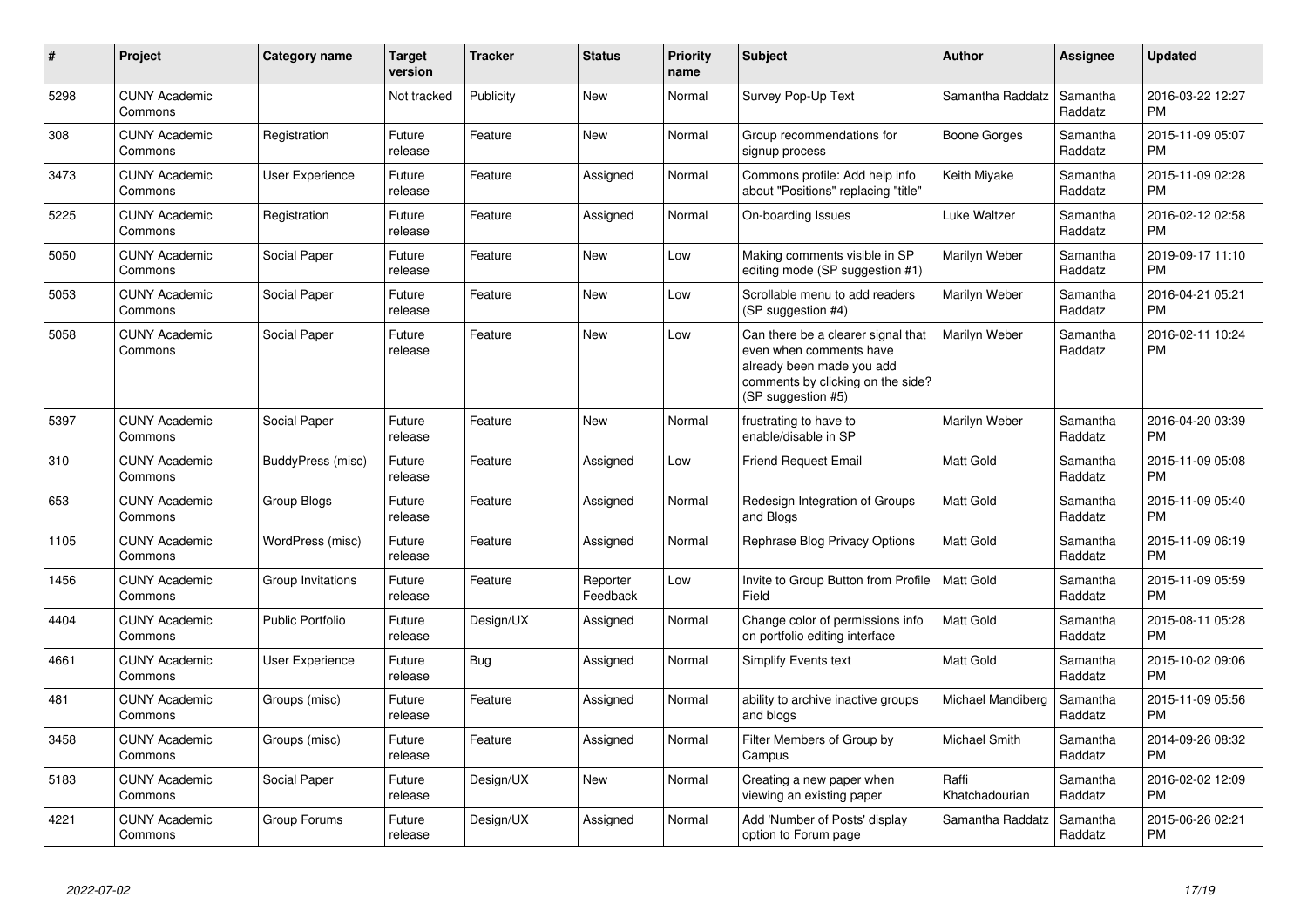| #     | Project                         | <b>Category name</b>        | <b>Target</b><br>version | <b>Tracker</b> | <b>Status</b>        | <b>Priority</b><br>name | <b>Subject</b>                                                                                                                               | Author                 | Assignee            | <b>Updated</b>                |
|-------|---------------------------------|-----------------------------|--------------------------|----------------|----------------------|-------------------------|----------------------------------------------------------------------------------------------------------------------------------------------|------------------------|---------------------|-------------------------------|
| 4226  | <b>CUNY Academic</b><br>Commons | <b>BuddyPress Docs</b>      | Future<br>release        | Design/UX      | New                  | Normal                  | Add option to connect a Doc with<br>a Group                                                                                                  | Samantha Raddatz       | Samantha<br>Raddatz | 2015-09-09 04:08<br><b>PM</b> |
| 4253  | <b>CUNY Academic</b><br>Commons | <b>Public Portfolio</b>     | Future<br>release        | Design/UX      | New                  | Normal                  | Encourage users to add portfolio<br>content                                                                                                  | Samantha Raddatz       | Samantha<br>Raddatz | 2015-07-07 11:32<br>AM        |
| 4622  | <b>CUNY Academic</b><br>Commons | <b>Public Portfolio</b>     | Future<br>release        | Design/UX      | New                  | Normal                  | <b>Profile Visibility Settings</b>                                                                                                           | Samantha Raddatz       | Samantha<br>Raddatz | 2015-09-21 12:18<br><b>PM</b> |
| 10580 | <b>CUNY Academic</b><br>Commons | Information<br>Architecture | Future<br>release        | Design/UX      | New                  | Normal                  | Primary nav item review                                                                                                                      | Boone Gorges           | Sara Cannon         | 2022-06-28 01:29<br><b>PM</b> |
| 10439 | <b>CUNY Academic</b><br>Commons | Design                      | 2.1.0                    | Design/UX      | New                  | Normal                  | Create Style Guide for Commons                                                                                                               | Sonja Leix             | Sara Cannon         | 2022-06-28 01:43<br><b>PM</b> |
| 2612  | <b>CUNY Academic</b><br>Commons |                             | Not tracked              | Publicity      | Assigned             | Normal                  | Pinterest site for the Commons                                                                                                               | local admin            | Sarah<br>Morgano    | 2016-03-04 11:19<br>AM        |
| 5826  | <b>CUNY Academic</b><br>Commons | <b>WordPress Plugins</b>    | Future<br>release        | Support        | Reporter<br>Feedback | Normal                  | Remove Subscription Options<br>plugin from directory                                                                                         | Sarah Morgano          | Sarah<br>Morgano    | 2016-10-21 04:14<br><b>PM</b> |
| 3510  | <b>CUNY Academic</b><br>Commons | Publicity                   | 1.7                      | Publicity      | Assigned             | Normal                  | Post on the News Blog re: 'My<br>Commons'                                                                                                    | Micki Kaufman          | Sarah<br>Morgano    | 2014-10-15 11:18<br>AM        |
| 3511  | <b>CUNY Academic</b><br>Commons | Publicity                   | 1.7                      | Publicity      | Assigned             | Normal                  | Social media for 1.7                                                                                                                         | Micki Kaufman          | Sarah<br>Morgano    | 2014-10-14 03:32<br><b>PM</b> |
| 11883 | <b>CUNY Academic</b><br>Commons | Help/Codex                  | Not tracked              | Support        | New                  | Normal                  | Need Embedding Help Page<br>Update (Tableau)                                                                                                 | Anthony Wheeler        | scott voth          | 2019-09-24 08:49<br>AM        |
| 3565  | <b>CUNY Academic</b><br>Commons | My Commons                  | Not tracked              | Documentation  | New                  | Normal                  | Load Newest inconsistencies                                                                                                                  | Chris Stein            | scott voth          | 2015-11-09 01:16<br><b>PM</b> |
| 636   | <b>CUNY Academic</b><br>Commons | WordPress (misc)            | Not tracked              | Support        | Assigned             | Normal                  | Create Lynda.com-like Table of<br>Contents for Prospective Tutorial<br>Screencasts                                                           | <b>Matt Gold</b>       | scott voth          | 2016-02-23 03:12<br><b>PM</b> |
| 3524  | <b>CUNY Academic</b><br>Commons | Documentation               | Not tracked              | Documentation  | Assigned             | Normal                  | Post describing all you can do<br>when starting up a new blog/group                                                                          | <b>Matt Gold</b>       | scott voth          | 2014-10-04 12:56<br><b>PM</b> |
| 6115  | <b>CUNY Academic</b><br>Commons | Publicity                   | Not tracked              | Feature        | Assigned             | Normal                  | create digital signage for GC                                                                                                                | Matt Gold              | scott voth          | 2016-10-11 10:09<br><b>PM</b> |
| 9908  | <b>CUNY Academic</b><br>Commons |                             | Not tracked              | Feature        | New                  | Normal                  | Is it possible to send email<br>updates to users (or an email<br>address not on the list) for only a<br>single page AFTER being<br>prompted? | <b>Michael Shields</b> | scott voth          | 2018-06-11 01:34<br><b>PM</b> |
| 12247 | <b>CUNY Academic</b><br>Commons | Publicity                   | Not tracked              | Support        | New                  | Normal                  | <b>Screenshot of First Commons</b><br>Homepage                                                                                               | scott voth             | scott voth          | 2020-01-14 12:08<br><b>PM</b> |
| 14394 | <b>CUNY Academic</b><br>Commons |                             | Not tracked              | Feature        | New                  | Normal                  | Commons News Site - redesign                                                                                                                 | scott voth             | scott voth          | 2021-09-14 10:46<br>AM        |
| 14787 | <b>CUNY Academic</b><br>Commons | Plugin Packages             | Future<br>release        | Feature        | New                  | Normal                  | Creating a "Design" plugin<br>package                                                                                                        | Laurie Hurson          | scott voth          | 2022-04-27 04:56<br><b>PM</b> |